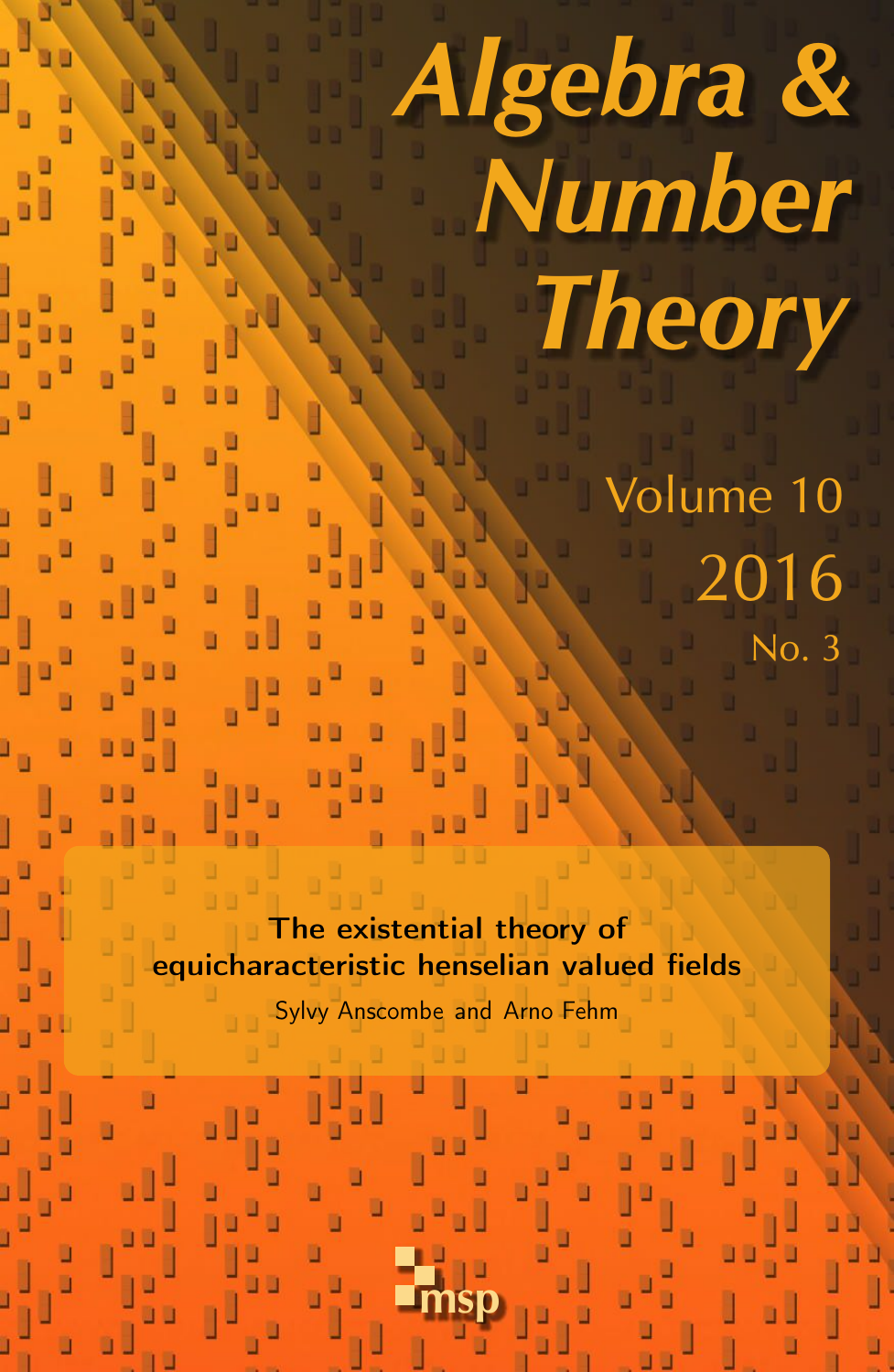

# <span id="page-1-0"></span>The existential theory of equicharacteristic henselian valued fields

Sylvy Anscombe and Arno Fehm

We study the existential (and parts of the universal-existential) theory of equicharacteristic henselian valued fields. We prove, among other things, an existential Ax–Kochen–Ershov principle, which roughly says that the existential theory of an equicharacteristic henselian valued field (of arbitrary characteristic) is determined by the existential theory of the residue field; in particular, it is independent of the value group. As an immediate corollary, we get an unconditional proof of the decidability of the existential theory of  $\mathbb{F}_q((t))$ .

#### 1. Introduction

We study the first order theory of a henselian valued field  $(K, v)$  in the language of valued fields. For residue characteristic zero, this theory is well-understood through the celebrated *Ax–Kochen–Ershov* (*AKE*) *principles*, which state that, in this case, the theory of  $(K, v)$  is completely determined by the theory of the residue field  $Kv$ and the theory of the value group  $vK$  (see, e.g., [\[Prestel and Delzell 2011,](#page-19-0) §4.6]). In other words, if a sentence holds in one such valued field, then it holds in any other with elementarily equivalent residue field and value group (the *transfer principle*). As a consequence, one gets that the theory of (*K*, v) is *decidable* if and only if the theory of the residue field and the theory of the value group are decidable.

Some of this theory can be carried over to certain mixed characteristic henselian valued fields such as the fields of *p*-adic numbers  $\mathbb{Q}_p$ , whose theory was axiomatised and proven to be decidable by Ax–Kochen and Ershov in 1965. However, for henselian valued fields of positive characteristic, no such general principles are available. For example, in [\[Kuhlmann 2001\]](#page-19-1), it is shown that the theory of characteristic  $p > 0$  henselian valued fields with value group elementarily equivalent to  $\mathbb Z$  and residue field  $\mathbb F_p$  is incomplete. It is not known whether there is a suitable modification of the AKE principles that hold for arbitrary henselian valued fields

*MSC2010:* primary 03C60; secondary 12L12, 12J10, 11U05, 12L05.

During this research, Anscombe was funded by EPSRC grant EP/K020692/1.

*Keywords:* model theory, henselian valued fields, decidability, diophantine equations.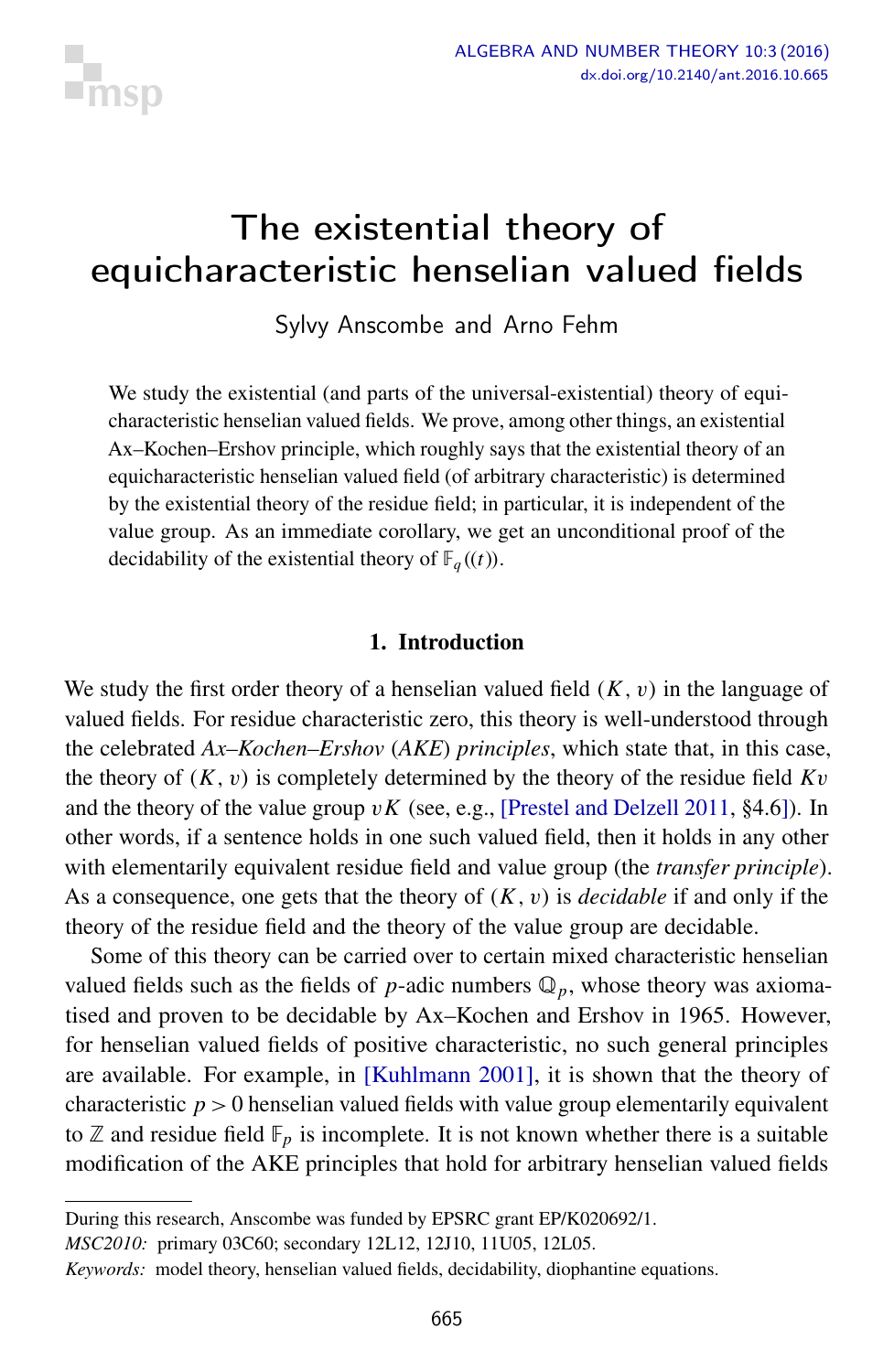of positive characteristic, and the decidability of the field of formal power series  $\mathbb{F}_q((t))$  is a long-standing open problem.

For the first problem, the most useful approximations are AKE principles for certain classes of valued fields, most notably F.-V. Kuhlmann's recently published work [\[2014\]](#page-19-2) on the model theory of *tame fields*. For the second problem, the best known result is by Denef and Schoutens [\[2003\]](#page-19-3), who proved that resolution of singularities in positive characteristic would imply that the *existential* theory of  $\mathbb{F}_q((t))$  is decidable (i.e., Hilbert's tenth problem for  $\mathbb{F}_q((t))$  has a positive solution).

In this work, we take a different approach at deepening our understanding of the positive characteristic case: instead of limiting ourselves to certain classes of valued fields, we attempt to prove results for arbitrary equicharacteristic henselian valued fields, but (having results like Denef–Schoutens in mind) instead restrict to existential or slightly more general sentences. The technical heart of this work is a study of transfer principles for certain universal-existential sentences, which builds on the aforementioned [\[Kuhlmann 2014\]](#page-19-2); see the results in [Section 5.](#page-7-0) While some of these general results will have applications for example in the theory of definable valuations (see [\[Anscombe and Koenigsmann 2014;](#page-19-4) [Cluckers et al. 2013;](#page-19-5) [Fehm 2015;](#page-19-6) [Prestel 2015\]](#page-19-7) for some of the recent developments), in this work we then restrict this machinery to existential sentences and deduce the following result (cf. [Theorem 6.5\)](#page-14-0):

<span id="page-2-0"></span>Theorem 1.1. *For any field F*, *the theory T of equicharacteristic henselian nontrivially valued fields with residue field which models both the existential and universal theories of F is* ∃*-complete*, *i.e.*, *for any existential sentence* φ *either*  $T \models \phi \text{ or } T \models \neg \phi$ .

Note that the value group plays no role here: the existential theory of an equicharacteristic henselian nontrivially valued field is determined solely by its residue field. From this theorem, we obtain an AKE principle for ∃-sentences (cf. [Corollary 7.2\)](#page-15-0):

Corollary 1.2. *Let* (*K*, v), (*L*, w) *be equicharacteristic henselian nontrivially valued fields. If the residue fields K*v *and L*w *have the same existential theory*, *then so do the valued fields* (*K*, v) *and* (*L*, w)*.*

Moreover, we conclude the following corollary on decidability (cf. [Corollary 7.5\)](#page-16-0):

<span id="page-2-1"></span>Corollary 1.3. *Let* (*K*, v) *be an equicharacteristic henselian valued field. The following are equivalent*:

- (1) *The existential theory of K*v *in the language of rings is decidable.*
- (2) *The existential theory of* (*K*, v) *in the language of valued fields is decidable.*

As an immediate consequence, we get the first unconditional proof of the decidability of the existential theory of  $\mathbb{F}_q((t))$  (cf. [Corollary 7.7\)](#page-17-0). Note, however,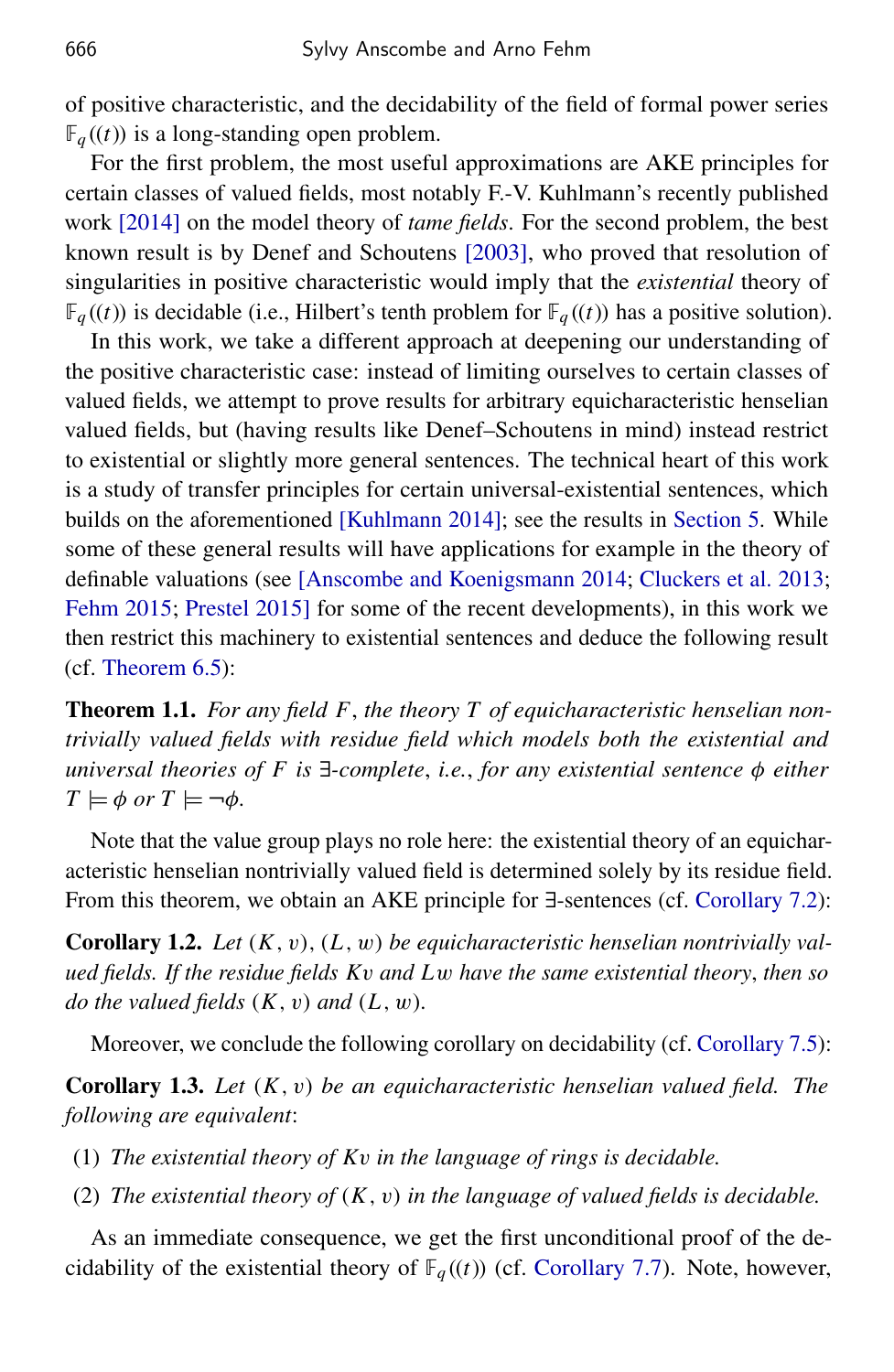that the conditional result in [\[Denef and Schoutens 2003\]](#page-19-3) is for a language with a constant for *t* — [Section 7](#page-15-1) also contains a brief discussion of this difference.

As indicated above, these results are essentially known in residue characteristic zero (cf. [Remark 7.3\)](#page-15-2), but are new in positive characteristic. However, each of the above results fails if "equicharacteristic" is dropped or replaced by "mixed characteristic", in contrast to the mixed characteristic AKE principles mentioned above (cf. [Remark 7.4](#page-16-1) and [Remark 7.6\)](#page-17-1).

#### 2. Valued fields

For a valued field  $(K, v)$  we denote by  $vK = v(K^{\times})$  its value group, by  $\mathcal{O}_v$  its valuation ring, and by  $Kv = \{av \mid a \in \mathcal{O}_v\}$  its residue field. For standard definitions and facts about henselian valued fields we refer the reader to [\[Engler and Prestel](#page-19-8) [2005\]](#page-19-8). As a rule, if  $L/K$  is a field extension to which the valuation v can be extended uniquely, we denote also this unique extension by  $v$ . This applies in particular if v is henselian, and for the perfect hull  $L = K<sup>perf</sup>$  of *K*. We will make use of the following well-known fact:

<span id="page-3-1"></span>Lemma 2.1. *Let* (*K*, v) *be a valued field and let F*/*K*v *be any field extension. Then there is an extension of valued fields* (*L*, w)/(*K*, v) *such that L*w/*K*v *is isomorphic to the extension F*/*K*v*.*

*Proof.* See, e.g., [\[Kuhlmann 2004,](#page-19-9) Theorem 2.14].  $\Box$ 

The next lemma is also probably well known, but for lack of reference we sketch a proof, which closely follows [\[Kuhlmann 2011,](#page-19-10) Lemma 9.30].

Definition 2.2. Let (*K*, v) be a valued field. A *partial section* (of the residue homomorphism) is a map  $f : E \to K$ , for some subfield  $E \subseteq Kv$ , which is an  $\mathcal{L}_{\text{ring}}$ -embedding such that  $(f(a))v = a$  for all  $a \in E$ . It is a *section* if  $E = Kv$ .

<span id="page-3-0"></span>**Lemma 2.3.** Let  $(K, v)$  be an equicharacteristic henselian valued field, let  $E \subseteq Kv$ *be a subfield of the residue field*, *and suppose that there is a partial section*  $f: E \to K$ . If  $F/E$  is a separably generated subextension of  $Kv/E$  then we may *extend f to a partial section*  $F \to K$ .

*Proof.* Write  $L_1 := f(E)$ . Let *T* be a separating transcendence base for  $F/E$  and, for each  $t \in T$ , choose  $s_t \in K$  such that  $s_t v = t$ . Then  $S := \{s_t | t \in T\}$  is algebraically independent over  $L_1$ . Thus we may extend f to a partial section  $E(T) \rightarrow L_1(S)$ by sending  $t \mapsto s_t$ .

Let  $L_2$  be the relative separable algebraic closure of  $L_1(S)$  in *K*. By Hensel's lemma,  $L_2v$  is separably algebraically closed in  $Kv$ . Thus *F* is contained in  $L_2v$ . Since v is trivial on  $L_2$ , the restriction of the residue map to  $L_2$  is an isomorphism  $L_2 \rightarrow L_2 v$ . Thus the restriction to *F* of the inverse of the residue map is a partial section  $F \to K$  which extends f, as required.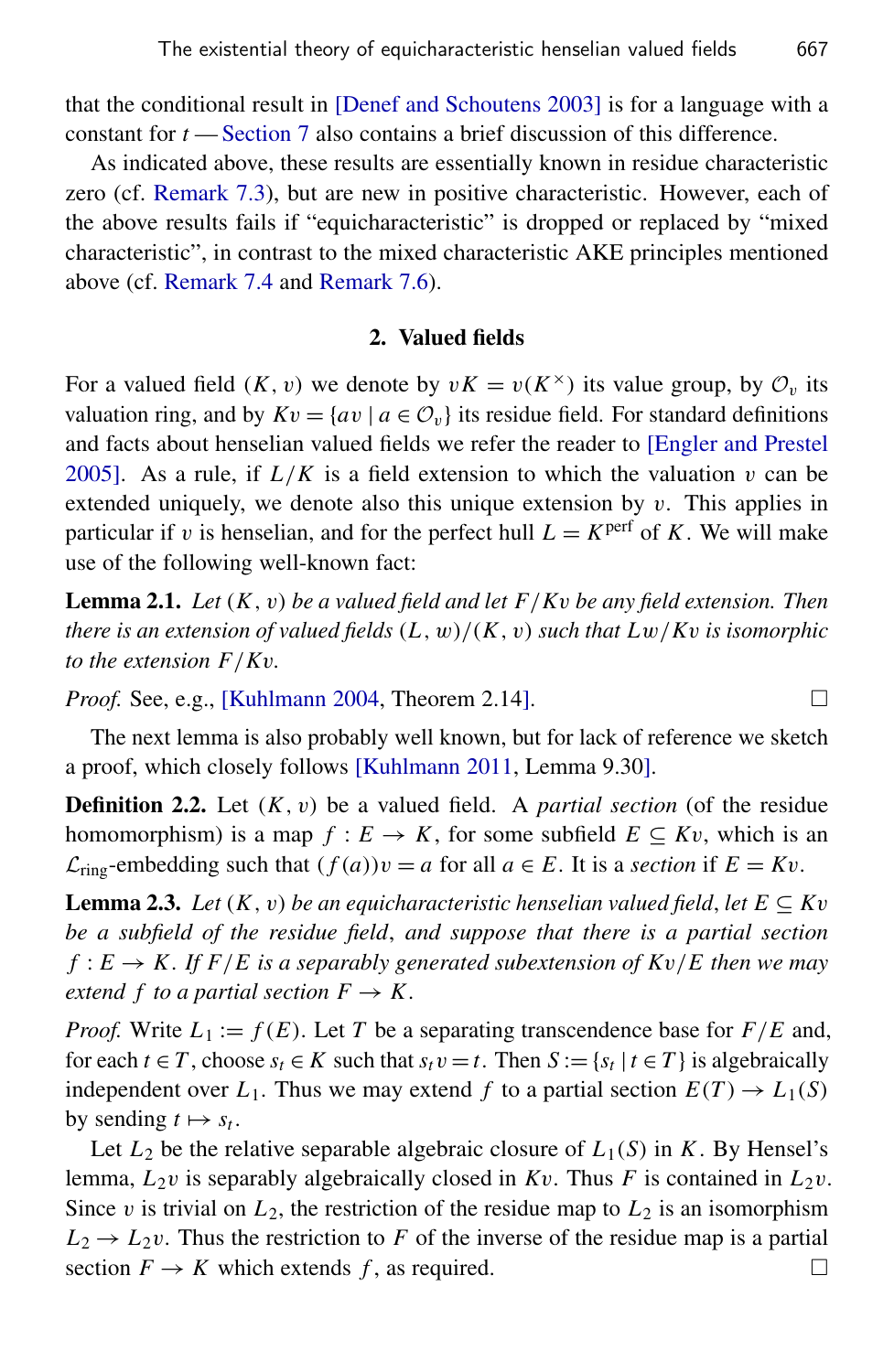Recall that a valued field  $(K, v)$  of residue characteristic  $p$  is *tame* if it is henselian, the value group v*K* is *p*-divisible, the residue field *K*v is perfect, and (*K*, v) is defectless, i.e., for every finite extension *L*/*K*,

$$
[L:K] = [Lv: Kv] \cdot [vL : vK].
$$

<span id="page-4-0"></span>**Proposition 2.4.** Let  $(K, v)$  be a valued field. There exists an extension  $(K^t, v^t)$  of  $(K, v)$  such that  $(K<sup>t</sup>, v<sup>t</sup>)$  is tame,  $K<sup>t</sup>$  is perfect,  $v<sup>t</sup> K<sup>t</sup> = \frac{1}{p^{\infty}} v K$ , and  $K<sup>t</sup> v<sup>t</sup> = K v<sup>perf</sup>$ .

*Proof.* In the special case char( $K$ ) = char( $Kv$ ), any maximal immediate extension of *K* perf satisfies the claim. In general, [\[Kuhlmann et al. 1986,](#page-19-11) Theorem 2.1, Proposition 4.1, and Proposition 4.5(i)] gives such a  $K<sup>t</sup>$  that is in addition algebraic over  $K$ .

#### 3. Model theory of valued fields

Let

$$
\mathcal{L}_{ring} = \{+, -, \cdot, 0, 1\}
$$

be the language of rings and let

$$
\mathcal{L}_{\rm vf} = \{ +^K, -^K, \cdot^K, 0^K, 1^K, +^{\Gamma}, <^{\Gamma}, 0^{\Gamma}, \infty^{\Gamma}, +^k, -^k, \cdot^k, 0^k, 1^k, v, \text{res} \}
$$

be a three sorted language for valued fields (like the Denef–Pas language, but without an angular component) with a sort *K* for the field itself, a sort  $\Gamma \cup \{\infty\}$ for the value group with infinity, and a sort *k* for the residue field, as well as both the valuation map  $v$  and the residue map res, which we interpret as the constant  $0^k$ map outside the valuation ring. For a field *C*, we let  $\mathcal{L}_{\text{ring}}(C)$  and  $\mathcal{L}_{\text{vf}}(C)$  be the languages obtained by adding symbols for elements of *C*. In the case of  $\mathcal{L}_{\text{vf}}(C)$ , the constant symbols are added to the field sort *K*.

A valued field  $(K, v)$  gives rise in the usual way to an  $\mathcal{L}_{Vf}$ -structure

$$
(K, vK \cup {\infty}, Kv, v, res),
$$

where  $vK$  is the value group,  $Kv$  is the residue field, and res is the residue map. For notational simplicity, we will usually write  $(K, v)$  to refer to the  $\mathcal{L}_{Vf}$ -structure it induces. For further notational simplicity, we write  $(K, D)$  instead of  $(K, (d_c)_{c \in C})$ , where  $D = \{d_c \mid c \in C\}$  is the set of interpretations of the constant symbols. Combining these two simplifications, we write  $(K, v, D)$  for the  $\mathcal{L}_{\text{vf}}(C)$ -structure

$$
(K, vK \cup \{\infty\}, Kv, v, res, (d_c)_{c \in C}).
$$

We also write *D*v for the set of residues of elements from *D*.

As usual, we say that an  $\mathcal{L}_{\text{vf}}(C)$ -formula is an  $\exists$ -*formula* if it is logically equivalent to a formula in prenex normal form with only existential quantifiers (over any of the three sorts). We say that an  $\mathcal{L}_{\text{vf}}(C)$ -sentence is an  $\forall^{k} \exists$ -sentence if it is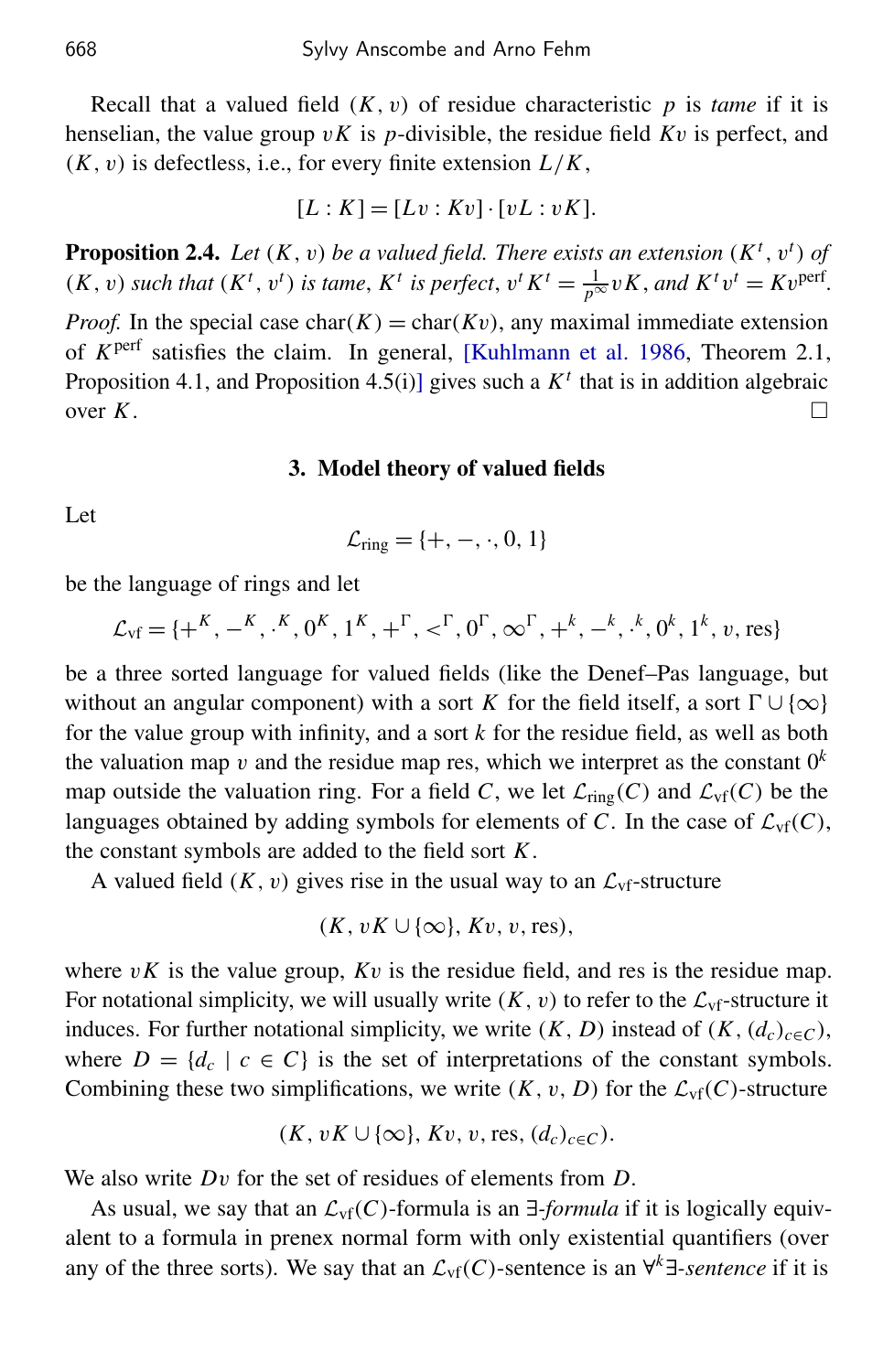logically equivalent to a sentence of the form  $\forall x \psi(x)$ , where  $\psi$  is an  $\exists$ -formula and the universal quantifiers range over the residue field sort.

Let  $(K, v, D) \subseteq (L, w, E)$  be an extension of  $\mathcal{L}_{\text{vf}}(C)$ -structures. Note that  $d_c = e_c$  for all  $c \in C$ . We say that certain  $\mathcal{L}_{\text{vf}}(C)$ -sentences  $\phi$  *go up* from *K* to *L* if  $(K, v, D) \models \phi$  implies that  $(L, w, E) \models \phi$ . For examples, ∃-sentences always go up every extension. Furthermore, if  $(L, w)/(K, v)$  is an extension of valued fields such that  $Lw/Kv$  is trivial, then  $\forall^k \exists \mathcal{L}_{\text{vf}}(K)$ -sentences go up from  $(K, v)$ to  $(L, w)$ . Although the previous statement is not referenced directly, it underlies many of the arguments in [Section 5.](#page-7-0)

<span id="page-5-2"></span>**Lemma 3.1.** *Let*  $L/K$  *be an extension of fields. If*  $K \leq \exists L$ , *then*  $K^{\text{perf}} \leq \exists L^{\text{perf}}$ .

*Proof.* This is clear, since  $K^{\text{perf}} = \bigcup_n K^{p^{-n}}$  and  $L^{\text{perf}} = \bigcup_n L^{p^{-n}}$ , and the Frobenius gives that  $K^{p^{-n}} \leq L^{p^{-n}}$  for all *n*.

F.-V. Kuhlmann [\[2014\]](#page-19-2) proves the following on the model theory of tame fields:

<span id="page-5-0"></span>Proposition 3.2. *The elementary class of tame fields has the relative embedding property. That is*, *for tame fields* (*K*, v) *and* (*L*, w) *with common subfield* (*F*, *u*), *if*

- (1) (*F*, *u*) *is defectless*,
- (2)  $(L, w)$  *is*  $|K|$ <sup>+</sup>-saturated,
- (3) v*K*/*u F is torsion-free and K*v/*Fu is separable*, *and*
- (4) *there are embeddings*  $\rho : vK \to wL$  (*over*  $uF$ *)* and  $\sigma : Kv \to Lw$  (*over*  $Fu$ *)*,

*then there exists an embedding*  $\iota$  :  $(K, v) \rightarrow (L, w)$  *over*  $(F, u)$  *which respects*  $\rho$ *and* σ*.*

*Proof.* See [\[Kuhlmann 2014,](#page-19-2) Theorem 7.1]. (Note that this result is stated in the language

$$
\mathcal{L}'_{vf} = \{+, -, \cdot, ^{-1}, 0, 1, O\},\
$$

where O is a binary predicate which is interpreted in a valued field  $(K, v)$  so that  $O(a, b)$  if and only if  $va \geq vb$ . However, the exact choice of language does not directly affect us.)

From [Proposition 3.2,](#page-5-0) Kuhlmann deduces the following AKE principle:

<span id="page-5-1"></span>**Theorem 3.3.** *The class of tame fields is an* AKE<sup> $\leq$ </sup>-class: *if*  $(L, w)/(K, v)$  *is an extension of tame fields with*  $vK \leq wL$  *and*  $Kv \leq Lw$ *, then*  $(K, v) \leq (L, w)$ *.* 

*Proof.* See [\[Kuhlmann 2014,](#page-19-2) Theorem 1.4]. □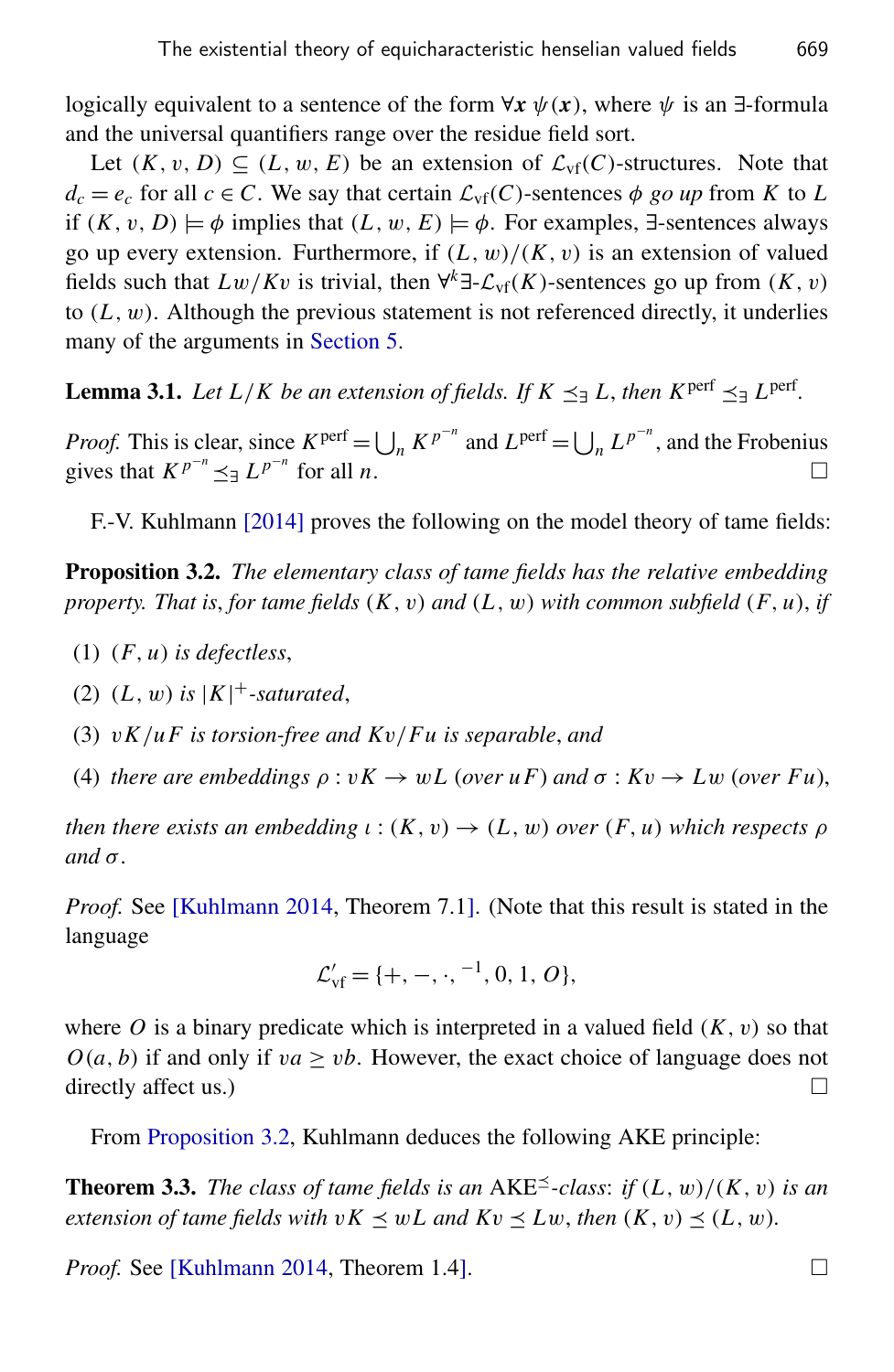## 4. Power series fields

For a field *F* and an ordered abelian group  $\Gamma$  we denote by  $F((\Gamma))$  the field of generalised power series with coefficients in  $F$  and exponents in  $\Gamma$ ; see, e.g., [\[Efrat](#page-19-12)] [2006,](#page-19-12) §4.2]. We identify  $F((\mathbb{Z}))$  with the field of formal power series  $F((t))$  and denote the power series valuation on any subfield of any  $F((\Gamma))$  by  $v_t$ .

<span id="page-6-1"></span>**Lemma 4.1.** A field  $(F((\Gamma)), v_t)$  of generalised power series is maximal. In partic*ular, it is tame if and only if F is perfect and*  $\Gamma$  *is p-divisible.* 

*Proof.* See [\[Efrat 2006,](#page-19-12) Theorem 18.4.1] and note that maximal implies henselian and defectless.

<span id="page-6-0"></span>**Proposition 4.2.** Let A be a complete discrete (*i.e.*, *with value group*  $\mathbb{Z}$ ) *equicharacteristic valuation ring. Let*  $F \subseteq A$  *be a set of representatives for the residue classes which forms a field. Let s* ∈ *A be a uniformiser* (*i.e.*, *an element of least positive value*)*. Then A is isomorphic to F*[[*s*]] *by an isomorphism which fixes F pointwise.*

*Proof.* See [\[Serre 1979\]](#page-19-13), Chapter 2 Proposition 5 and the discussion following the  $\Box$  example.

<span id="page-6-3"></span>**Corollary 4.3.** Let F be a field and let  $E/F((t))$  be a finite extension such that  $Ev_t = F$ . Then  $(E, v_t, F)$  is isomorphic to  $(F((s)), v_s, F)$ . This applies in particu*lar to finite extensions of*  $F((t))$  *inside*  $F((\mathbb{Q}))$ *.* 

*Proof.* We are already provided with a section since  $F \subseteq F((t)) \subseteq E$  and  $Ev_t = F$ . Since  $E/F((t))$  is finite, *E* is also a complete discrete equicharacteristic valued field (cf. [\[Serre 1979,](#page-19-13) Chapter 2 Proposition 3]). By [Proposition 4.2,](#page-6-0) there is an *F*-isomorphism of valued fields  $E \to F((s))$ .

**Definition 4.4.** We denote by  $F(t)^h$  the henselization of  $F(t)$  with respect to  $v_t$ , i.e., the relative algebraic closure of  $F(t)$  in  $F((t))$ , and by  $F((t))^{\mathbb{Q}}$  the relative algebraic closure of  $F((t))$  in  $F((\mathbb{Q}))$ .

<span id="page-6-4"></span>**Lemma 4.5.** *For any field F* we have  $(F(t)^h, v_t) \preceq_{\exists} (F((t)), v_t)$ *.* 

*Proof.* See [\[Kuhlmann 2014,](#page-19-2) Theorem 5.12]. □

The following proposition may be deduced from the more general [\[Kuhlmann](#page-19-2) [2014,](#page-19-2) Lemma 3.7], but we give a proof in this special case for the convenience of the reader.

<span id="page-6-2"></span>**Proposition 4.6.** *If F is perfect, then*  $F((t))$ <sup> $\mathbb{Q}$ </sup> *is tame.* 

*Proof.* We have that  $F((t))^{Q}v_t = F$  is perfect and  $v_t F((t))^{Q} = Q$  is *p*-divisible. Moreover, as an algebraic extension of the henselian field  $F((t))$ ,  $F((t))^{\mathbb{Q}}$  is henselian. It remains to show that  $F((t))^{\mathbb{Q}}$  is defectless.

Let  $E/F((t))^{\mathbb{Q}}$  be a finite extension of degree *n*. Since  $F((\mathbb{Q}))$  is perfect, so is  $F((t))^{\mathbb{Q}}$ , and hence  $F((\mathbb{Q}))/F((t))^{\mathbb{Q}}$  is regular. Therefore, if  $E' = F((\mathbb{Q})) \cdot E$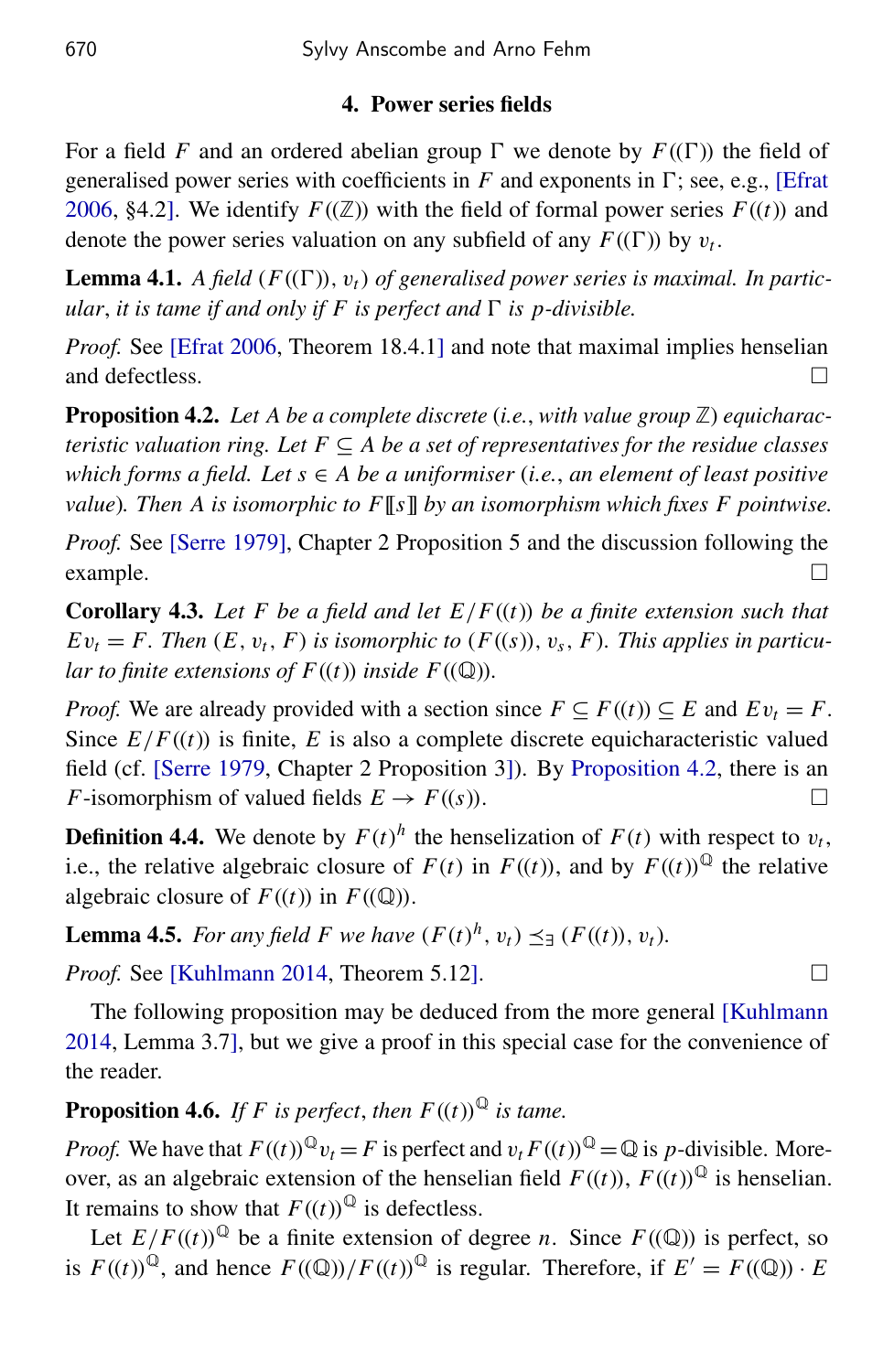denotes the compositum of  $F((\mathbb{Q}))$  and *E* in an algebraic closure of  $F((\mathbb{Q}))$ , then  $[E': F((\mathbb{Q}))] = n$ . Since  $F((\mathbb{Q}))$  is maximal [\(Lemma 4.1\)](#page-6-1),  $E'/F((\mathbb{Q}))$  is defectless. So since  $(F((\mathbb{Q}))$ ,  $v_t)$  is henselian and  $v_t F((\mathbb{Q})) = \mathbb{Q}$  is divisible, we get that  $[E'v_t : F] = n$ . Since  $E'v_t/F$  is separable, we can assume without loss of generality that  $F' := E' v_t \subseteq E'$  [\(Lemma 2.3\)](#page-3-0).



The extension  $E'/E$  is also regular, since  $E/F((t))^{\mathbb{Q}}$  is algebraic. In particular, *E* is relatively algebraically closed in  $E'$ ; so since  $EF'/E$  is algebraic we have that  $F' \subseteq E$ . Thus  $Ev_t = F'$ , which shows that  $E/F((t))^{\mathbb{Q}}$  is defectless.

In particular, [Theorem 3.3](#page-5-1) implies that  $F((t))^{\mathbb{Q}} \leq F((\mathbb{Q}))$ . We therefore get the following picture:

$$
F(t) \xrightarrow{\text{alg.}} F(t)^h \xrightarrow{\preceq_{\exists}} F((t)) \xrightarrow{\text{alg.}} F((t))^{\mathbb{Q}} \xrightarrow{\preceq} F((\mathbb{Q}))
$$

#### 5. The transfer of universal-existential sentences

<span id="page-7-0"></span>Throughout this section  $F/C$  will be a separable extension of fields of characteristic *p*. We show that the truth of ∀ *<sup>k</sup>*∃-sentences transfers between various valued fields. Usually the valued fields considered will have only elementarily equivalent residue fields. However, for convenience, we will sometimes discuss ∃-sentences with additional parameters from the residue field.

<span id="page-7-1"></span>**Lemma 5.1** (going down from  $F((\Gamma)))$ . *Suppose that F is perfect. Let*  $\phi$  *be an*  $\exists$ - $\mathcal{L}_{\text{vf}}(F)$ -sentence, let  $F \leq F$  *be an elementary extension, and let*  $\Gamma$  *be an ordered abelian group. If*  $(F((\Gamma)), v_t, F) \models \phi$ , *then*  $(F(t)^h, v_t, F) \models \phi$ .

*Proof.* Without loss of generality we may assume that  $\Gamma$  is nontrivial. For notational simplicity, we suppress the parameters  $F$  from the notation. Let  $\Delta$  be the divisible hull of  $\Gamma$ . Then  $(F((\Gamma)), v_t) \subseteq (F((\Delta)), v_t)$ , and existential sentences "go up", so  $(F((\Delta)), v_t) \models \phi.$ 

Choose an embedding of  $\mathbb Q$  into  $\Delta$ ; this induces an embedding ( $F((\mathbb Q))$ ,  $v_t$ ) ⊂  $(F((\Delta)), v_t)$ , and therefore  $(F((t))^{\mathbb{Q}}, v_t) \subseteq (F((\Delta)), v_t)$ . Since the theory of divisible ordered abelian groups is model complete (see, e.g., [\[Prestel and Delzell 2011,](#page-19-0) Thm. 4.1.1]),

$$
v_t F((t))^{\mathbb{Q}} = \mathbb{Q} \preceq \Delta = v_t F((\Delta)).
$$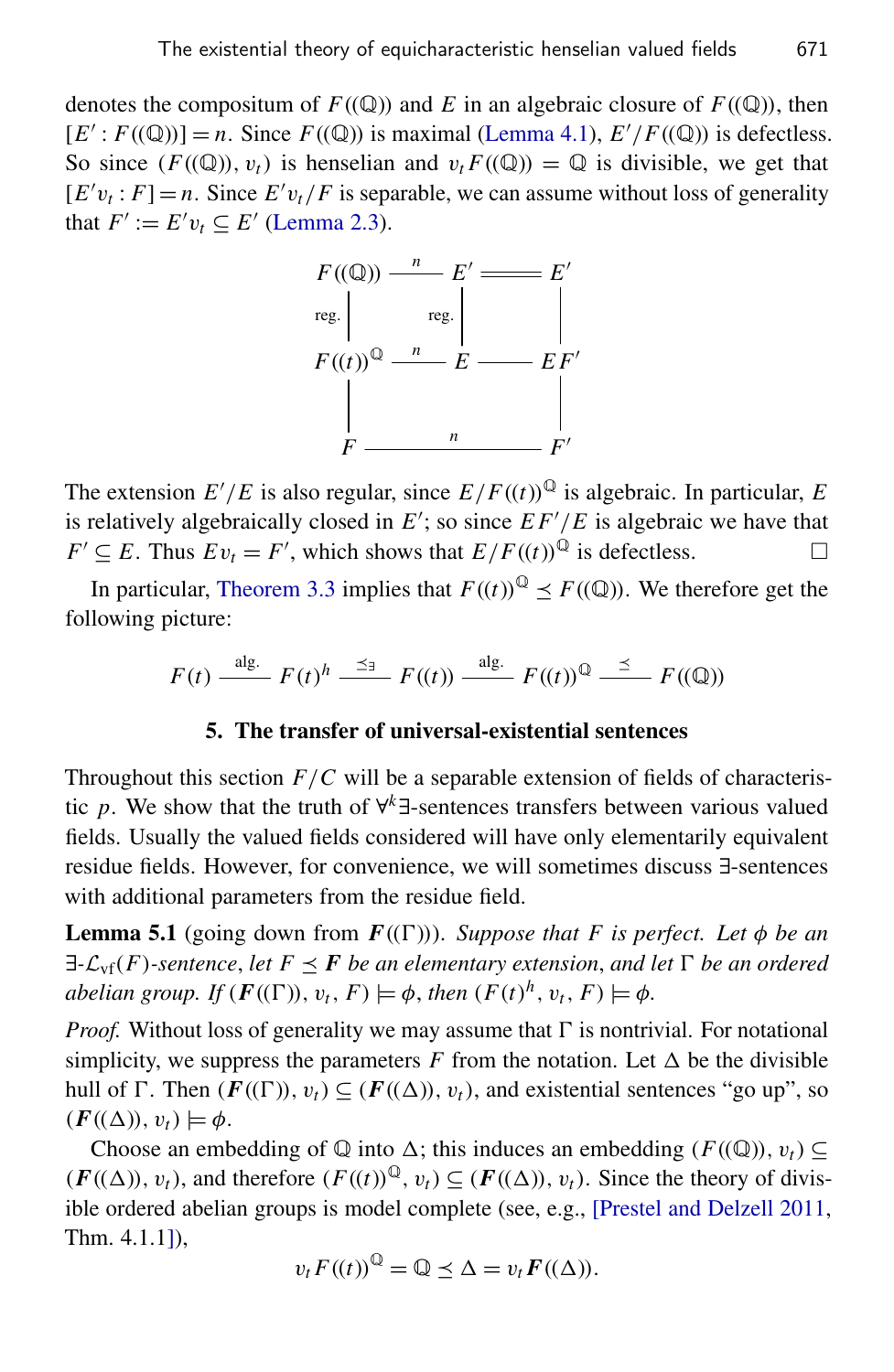Moreover,

$$
F((t))^{\mathbb{Q}}v_t = F \preceq F = F((\Delta))v_t.
$$

Thus, since  $(F((t))^{\mathbb{Q}}, v_t)$  is tame by [Proposition 4.6](#page-6-2) and  $(F((\Delta)), v_t)$  is tame by [Lemma 4.1,](#page-6-1) [Theorem 3.3](#page-5-1) implies that

$$
(F((t))^\mathbb{Q}, v_t) \preceq (F((\Delta)), v_t).
$$

Therefore,  $(F((t))^{\mathbb{Q}}, v_t) \models \phi$ .

Let *E* be a finite extension of  $F((t))$  that contains witnesses to the truth of  $\phi$  in  $(F((t))^{\mathbb{Q}}, v_t)$ . Thus  $(E, v_t) \models \phi$ . By [Corollary 4.3,](#page-6-3) there is an  $\mathcal{L}_{\text{vf}}(F)$ -isomorphism

$$
f:(E,v_t)\to (F((t)),v_t).
$$

Thus  $(F((t)), v_t) \models \phi$ . By [Lemma 4.5,](#page-6-4)

$$
(F(t)^h, v_t) \preceq_{\exists} (F((t)), v_t),
$$

hence  $(F(t)^h, v_t) \models \phi$ , as claimed.

**Definition 5.2.** Let  $H(F/C)$  be the class of tuples  $(K, v, D, i)$ , where  $(K, v, D)$ is an  $\mathcal{L}_{\text{vf}}(C)$ -structure and  $i : F \to Kv$  is a map such that

- (1)  $(K, v)$  is an equicharacteristic henselian nontrivially valued field,
- (2)  $c \mapsto d_c$  is an  $\mathcal{L}_{\text{ring}}$ -embedding  $C \rightarrow K$ ,
- (3) the valuation is trivial on *D*, and
- (4)  $i:(F, C) \rightarrow (Kv, Dv)$  is an  $\mathcal{L}_{ring}(C)$ -embedding.

<span id="page-8-0"></span>**Lemma 5.3** (going up from  $F(t)^h$ ). Let  $\phi$  be an  $\exists$ - $\mathcal{L}_{\text{vf}}$ -sentence with parameters *from C and the residue sort of*  $(F(t)^h, v_t)$ , *and suppose that*  $(F(t)^h, v_t, C) \models \phi$ . *Then*, *for all*  $(K, v, D, i) \in H(F/C)$ , *we have that*  $(K, v, D) \models \phi$  (*where we replace the parameters from the residue sort by their images under the map i*)*.*

*Proof.* Write  $\phi = \exists x \ \psi(x; c, \beta)$  for some quantifier-free formula  $\psi$  and parameters *c* from *C* and  $\beta$  from  $F(t)^h v_t$ . Note that the variables in the tuple *x* may be from any sorts. Let *a* be such that

$$
(F(t)^h, v_t, C) \models \psi(a; c, \beta).
$$

Since  $F(t)^h$  is the directed union of fields  $E_0(t)^h$  for finitely generated subfields  $E_0$  of *F*, there exists a subfield *E* of *F* containing *C* such that  $E/C$  is finitely generated,  $\mathbf{a} \in E(t)^h$ , and  $\beta \in E(t)^h v_t$ . Thus

$$
(E(t)^h, v_t, C) \models \psi(a; c, \beta).
$$

Since *F*/*C* is separable and *E*/*C* is finitely generated, *E* is separably generated over *C*. Thus  $i(E)/Dv$  is separably generated. Note that the map  $Dv \rightarrow D$  given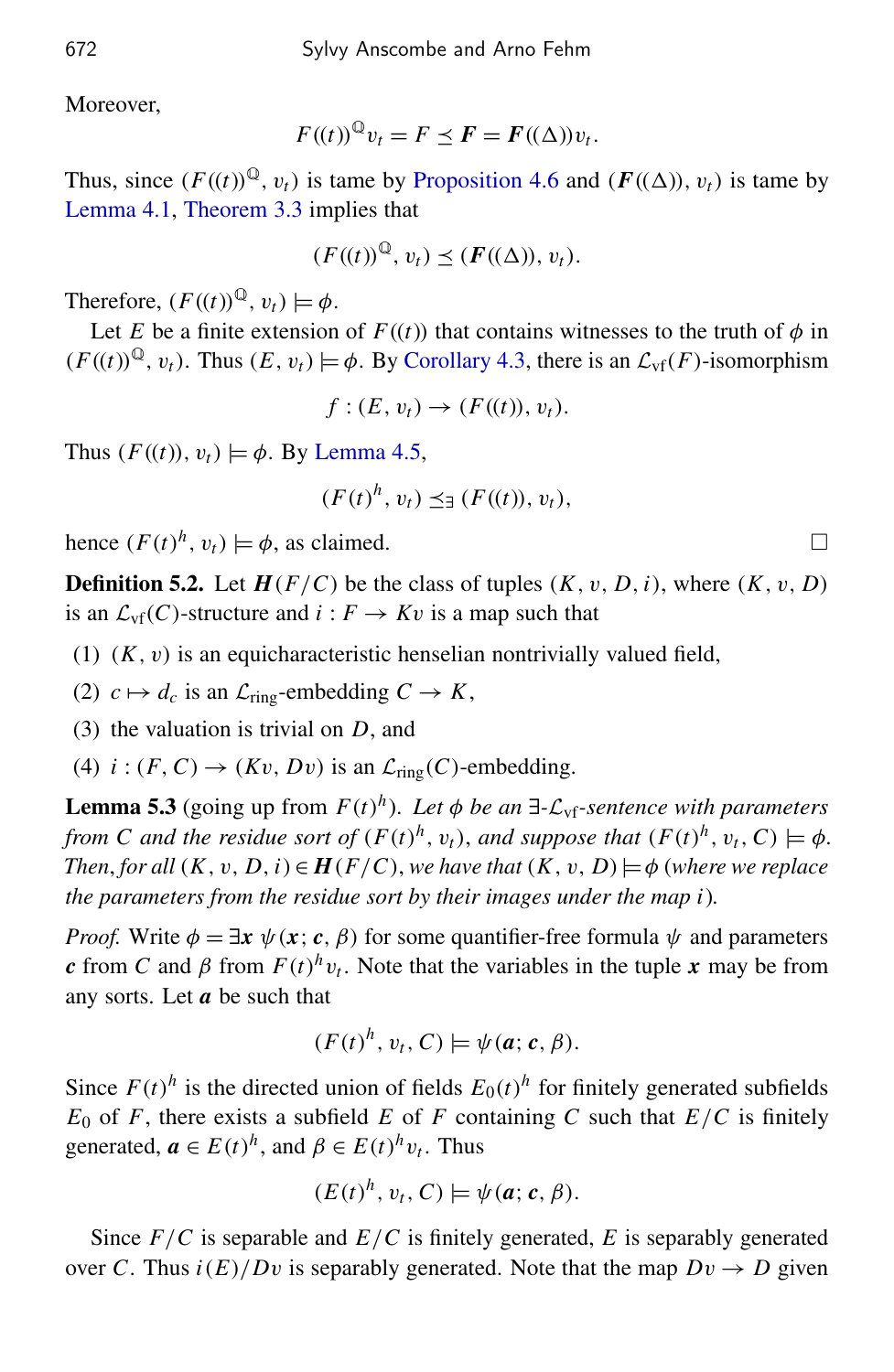by  $d_c v \mapsto d_c$  is a partial section. By [Lemma 2.3](#page-3-0) we may extend it to a partial section  $g : i(E) \to K$ . Let  $h := g \circ i|_E$  be the composition. Then

$$
h:(E,v_0,C)\to (K,v,D)
$$

is an  $\mathcal{L}_{\text{vf}}(C)$ -embedding, where  $v_0$  denotes the trivial valuation on *E*:



Since  $(K, v)$  is nontrivial, there exists  $s \in K^\times$  with  $v(s) > 0$ , which must be transcendental over  $h(E)$ , since v is trivial on  $h(E)$ . As the rational function field  $E(t)$  admits (up to equivalence) only one valuation which is trivial on  $E$  and positive on *t*, we may extend *h* to an  $\mathcal{L}_{\text{vf}}(C)$ -embedding

$$
h': (E(t), v_t, C) \to (K, v, D)
$$

by sending  $t \mapsto s$ . Since  $(K, v)$  is henselian, there is a unique extension of  $h'$  to an  $\mathcal{L}_{\text{vf}}(C)$ -embedding

 $h''$  :  $(E(t)^h, v_t, C) \to (K, v, D).$ 

So, since existential sentences "go up",

$$
(K, v, D) \models \psi(h''(a); h''(c), h''(\beta)),
$$

and thus  $(K, v, D) \models \phi$ , as claimed.

**Definition 5.4.** We let  $R_{F/C}$  be the  $\mathcal{L}_{ring}(C)$ -theory of *F* and let  $R_{F/C}^1$  be the subtheory consisting of existential and universal sentences. Let  $T_{F/C}$  (respectively,  $T_{F/C}^1$ ) be the  $\mathcal{L}_{\text{vf}}(C)$ -theory consisting of the following axioms (expressed informally about a structure  $(K, v, D)$ :

- (1)  $(K, v)$  is an equicharacteristic henselian nontrivially valued field,
- (2)  $c \mapsto d_c$  is an  $\mathcal{L}_{\text{ring}}$ -embedding  $C \to K$ ,
- (3) the valuation v is trivial on *D*, and
- (4)  $(Kv, Dv)$  is a model of  $R_{F/C}$  (respectively,  $R_{F/C}^1$ ).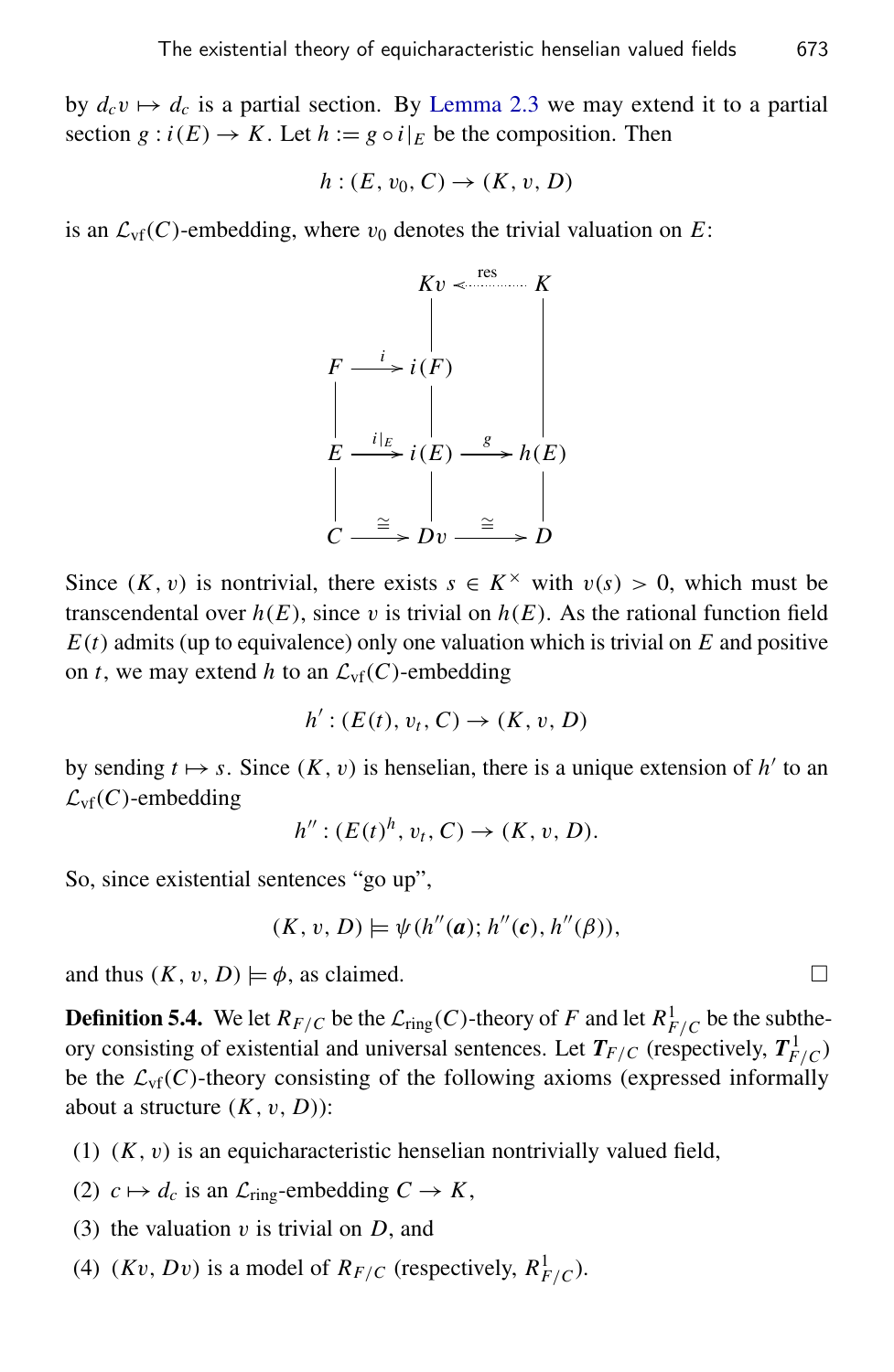The "1" is intended to suggest that the sentences considered contain only one type of quantifier. Note that for any  $(K, v, D) \models T_{F/C}^1$ , the map  $d_c v \mapsto d_c$  is a partial section of the residue map. Let  $\phi$  be an  $\forall^k$  ∃-sentence and write  $\phi = \forall^k x \psi(x)$  for some  $\exists$ -formula  $\psi(x)$  with free variables x belonging to the residue field sort. Let *xKv* denote the set of *x*-tuples from *Kv*. Then we observe that  $(K, v, D) \models \phi$  if and only if  $^xKv \subseteq \psi(K)$ . In this next proposition we show that, roughly, if  $T_{F/C}$  is consistent with the property " $^xF \subseteq \psi$ " then in fact  $T_{Fperf/Cperf}$  entails " $^xF \subseteq \psi$ ".

<span id="page-10-0"></span>**Proposition 5.5** (main proposition). Let  $\psi(x)$  be an  $\exists$ - $\mathcal{L}_{\text{vf}}(C)$ -formula with free *variables x belonging to the residue field sort. Suppose there exists*

$$
(K, v, D) \models T_{F/C} \cup \{\forall^k x \ \psi(x)\}.
$$

*Then, for all*  $(L, w, E, i) \in H(F^{\text{perf}}/C^{\text{perf}})$ , *we have*  $x_i(F) \subseteq \psi(L)$ *.* 

*Proof.* Since  $(K, v, D)$  models  $T_{F/C}$ , we have  $(Kv, Dv) \equiv (F, C)$ . Passing, if necessary, to an elementary extension of  $(K, v, D)$ , there is an elementary embedding

$$
f:(F,C)\stackrel{\preceq}{\rightarrow}(Kv,Dv).
$$

As noted after the definition of  $T_{F/C}$ , the map  $g_0: Dv \to D$  given by  $d_c v \mapsto d_c$  is a partial section. Since  $F/C$  is separable,  $f(F)/Dv$  is also separable. Thus any finitely generated subextension of  $f(F)/Dv$  is separably generated. By [Lemma 2.3](#page-3-0) we may pass again, if necessary, to an elementary extension and extend *g*<sub>0</sub> to a partial section *g* :  $f(F) \rightarrow K$ . Note that *g* is also an  $\mathcal{L}_{ring}(C)$ -embedding  $(f(F), Dv) \rightarrow (K, D).$ 

Let  $h := g \circ f$ . Then  $h : (F, C) \to (K, D)$  is an  $\mathcal{L}_{ring}(C)$ -embedding. Because  $g$  is a section, the valuation  $v$  is trivial when restricted to the image of  $h$ . Thus, if  $v_0$  denotes the trivial valuation on *F*, the map *h* is an  $\mathcal{L}_{\text{vf}}(C)$ -embedding  $(F, v_0, C) \rightarrow (K, v, D)$ . The induced embedding of residue fields  $\bar{h}: Fv_0 \rightarrow Kv$ is the composition of the elementary embedding *f* with an isomorphism. Thus  $h: Fv_0 \to Kv$  is an elementary embedding. From now on we identify  $(F, v_0, C)$ with its image under  $h$  as a substructure of  $(K, v, D)$ , noting that the residue field extension is an elementary extension.

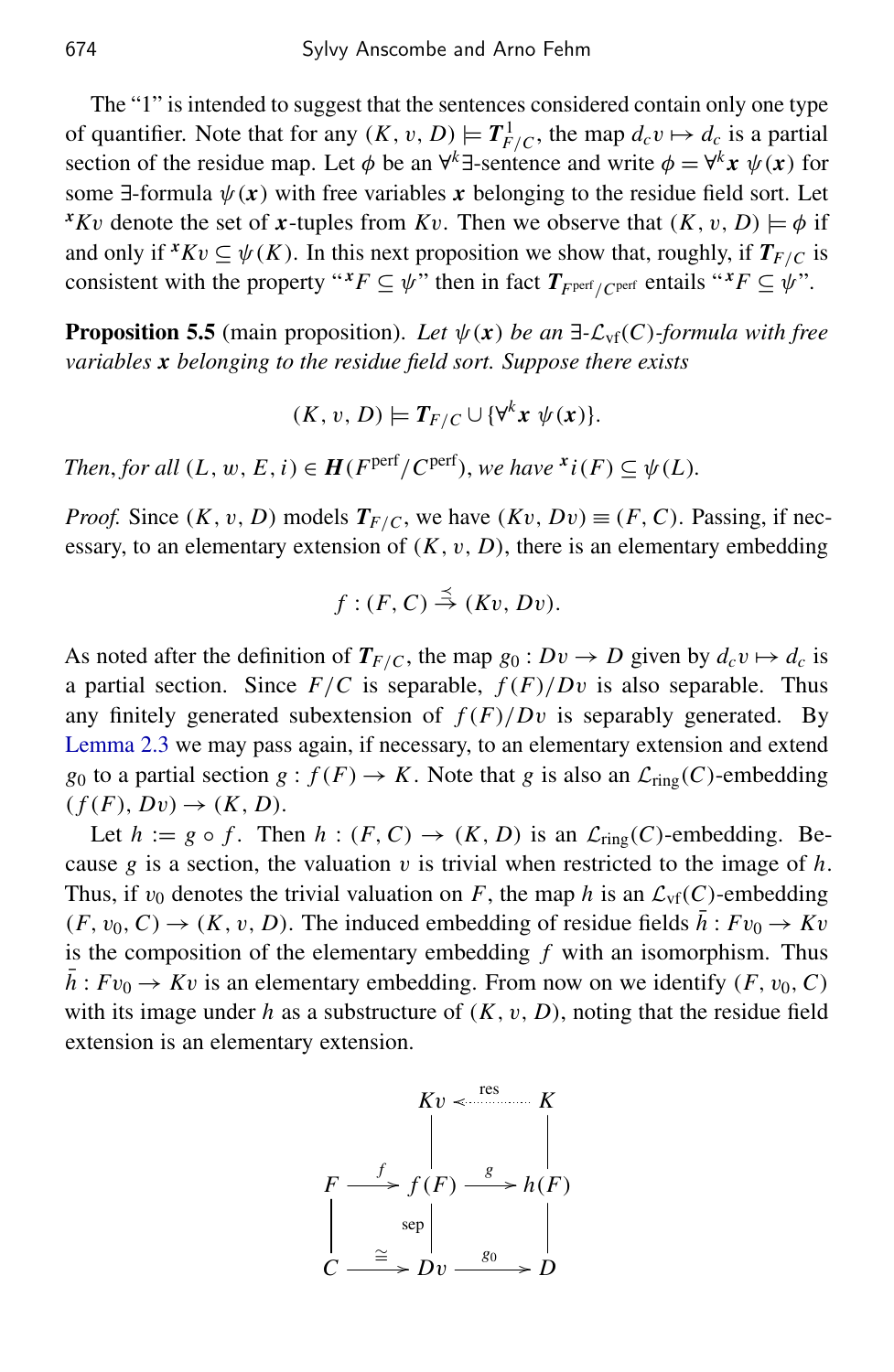Choose an extension  $(K^t, v^t)/(K, v)$  as in [Proposition 2.4.](#page-4-0) Since  $K^t$  is perfect, we can embed  $D^{\text{perf}}$  into  $K^t$  over  $D$  so that  $(K^t, v^t, D^{\text{perf}})$  is an  $\mathcal{L}_{\text{vf}}(C^{\text{perf}})$ structure. Furthermore ( $F<sup>perf</sup>$ ,  $v<sub>0</sub>$ ,  $C<sup>perf</sup>$ ) is naturally (identified with) a substructure of  $(K^t, v^t, D^{\text{perf}})$ . Since  $Fv_0 \leq Kv$ , [Lemma 3.1](#page-5-2) gives that

$$
F^{\text{perf}} v_0 = F v_0^{\text{perf}} \preceq_{\exists} K v^{\text{perf}} = K^t v^t.
$$

Thus there is an elementary extension  $F^{\text{perf}} v_0 \preceq F$  and an embedding  $\sigma : K^t v^t \to F$ over  $F<sup>perf</sup>v<sub>0</sub>$ ; see the diagram below.

Now we consider the two valued fields ( $K^t$ ,  $v^t$ ) and ( $F((v^t K^t))$ ,  $v_t$ ) with common subfield (*F*<sup>perf</sup>,  $v_0$ ). Note that  $K^t$  is tame by definition, and  $F((v^t K^t))$  is tame by [Lemma 4.1.](#page-6-1) As a trivially valued field,  $(F<sup>perf</sup>, v<sub>0</sub>)$  is defectless. The extension of value groups  $v^t K^t/v_0 F^{perf}$  is isomorphic to  $v^t K^t$ , thus it is torsion-free. The extension  $K^t v^t / F^{\text{perf}} v_0$  is separable since  $F^{\text{perf}} v_0$  is isomorphic to  $F^{\text{perf}}$  which is perfect. Let  $(F((v^t K^t)), v_t)^*$  be a  $|K|^+$ -saturated elementary extension of  $(F((v^t K^t)), v_t)$ . We have satisfied the hypotheses of [Proposition 3.2,](#page-5-0) thus there exists an embedding

$$
\iota: (K^t, v^t) \to (F((v^t K^t)), v_t)^*
$$

over (*F*<sup>perf</sup>, *v*<sub>0</sub>). As existential sentences "go up", we get that ( $F((v^t K^t))$ ,  $v_t$ )\*, and therefore also ( $\mathbf{F}((v^t K^t))$ ,  $v_t$ ), models the existential  $\mathcal{L}_{\text{vf}}(F^{\text{perf}})$ -theory of ( $K^t$ ,  $v^t$ ).



Our assumption was that  $\psi(x)$  is an  $\exists$ - $\mathcal{L}_{\text{vf}}(C)$ -formula with free variables x belonging to the residue field sort, and that  $(K, v, D) \models \forall^k x \ \psi(x)$ , i.e.,  $^x K v \subseteq \psi(K)$ . Then  ${}^xFv \subseteq {}^xKv \subseteq \psi(K)$  (note that we write *Fv* rather than *F* because we have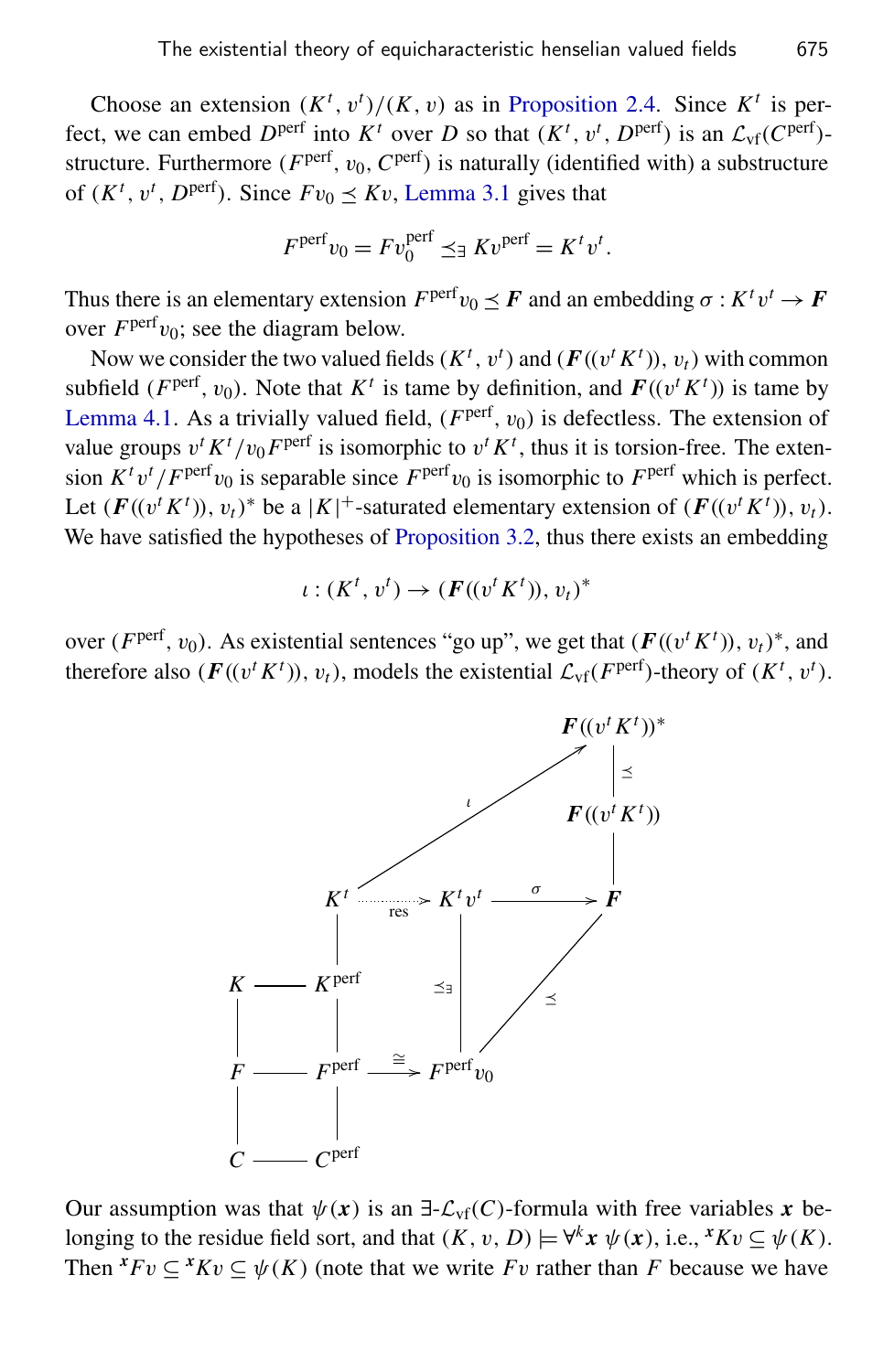identified *F* with a subfield of *K*). Let

$$
\Psi_F := \{ \psi(a) \mid a \in {}^x F v \}.
$$

Then  $\Psi_F$  is a set of  $\exists$ - $\mathcal{L}_{\text{vf}}(C)$ -sentences (with additional parameters from  $Fv$ ) which is equivalent to the property that " $^xFv \subseteq \psi$ ". We may now restate our assumption as  $(K, v) \models \Psi_F$ . Since existential sentences "go up",  $(K^t, v^t) \models \Psi_F$ . By the result of the previous paragraph, we have  $(F((v^t K^t)), v_t) \models \Psi_F$ . By an application of [Lemma 5.1,](#page-7-1)  $(F<sup>perf</sup>(t)<sup>h</sup>, v<sub>t</sub>) \models \Psi_F$ . By [Lemma 5.3,](#page-8-0)  $(L, w) \models \Psi_F$  (where we replace the parameters from *F*v by their images under the map *i*). This shows that  $x_i(F) \subseteq \psi(L)$ , as claimed.

<span id="page-12-1"></span>**Corollary 5.6** (near ∀<sup>k</sup> $\exists$ -*C*-completeness). Let  $\psi(x)$  be an  $\exists$ - $\mathcal{L}_{\text{vf}}(C)$ -formula with *free variables x belonging to the residue field sort. Suppose there exists*

$$
(K, v, D) \models T_{F/C} \cup \{\forall^k x \ \psi(x)\}.
$$

*Then there exists n*  $\in \mathbb{N}$  *such that*  ${}^{\boldsymbol{x}}Lw \subseteq \psi(L^{p^{-n}})$  *for all*  $(L, w, E) \models T_{F/C}$ *.* 

*Proof.* Let  $(L, w, E) \models T_{F/C}$ . As  $F/C$  is separable and  $(Lw, Ew) \equiv (F, C)$ as  $\mathcal{L}_{ring}(C)$ -structures,  $Lw/Ew$  is also separable. In particular, both  $(K, v, D)$ and  $(L, w, E)$  are models of  $T_{Lw/Ew}$ , and thus we may apply the conclusion of [Proposition 5.5](#page-10-0) to

$$
(L^{perf}, w, E^{perf}, id) \in H(Lw^{perf}/Ew^{perf}).
$$

Thus we have that  ${}^xLw \subseteq \psi(L^{perf})$ . To find *n*, we use a simple compactness argument, as follows.

Write the formula  $\psi(x)$  as  $\exists y \rho(x, y, c)$ , for a quantifier-free  $\mathcal{L}_{\text{vf}}$ -formula  $\rho$ . For each  $n \in \mathbb{N}$ , let  $\psi_n(x)$  be the formula  $\exists y \rho(x^{p^n}, y, c^{p^n})$  and consider the  $\mathcal{L}_{\text{vf}}(C)$ structure  $(L^{p^{-n}}, w, E)$  which extends  $(L, w, E)$ . Then, for  $a \in {}^{x}Lw$ ,  $a \in {}^{\psi}(L^{p^{-n}})$ if and only if  $a \in \psi_n(L)$ . Let  $p(x)$  be the set of formulas  $\{\neg \psi_n(x) \mid n \in \mathbb{N}\}\)$ . If  $p(x)$ is a type, i.e.,  $p(x)$  is consistent with  $T_{F/C}$ , then we may realise it by a tuple *a* in a model  $(L, w, E) \models T_{F/C}$ . Thus  $a \notin \psi(L^{p^{-n}})$ , for all  $n \in \mathbb{N}$ . Since  $L^{perf}$  is the directed union  $\bigcup_{n \in \mathbb{N}} L^{p^{-n}}$  (even as  $\mathcal{L}_{\text{vf}}(C)$ -structures), we have that  $a \notin \psi(L^{\text{perf}})$ . This contradicts the result of the previous paragraph.

Consequently, there exists  $n \in \mathbb{N}$  such that  $T_{F/C}$  entails  $\forall^k x \psi_n(x)$ . Equivalently, for all  $(L, w, E) \models T_{F/C}$ , we have  ${}^xLw \subseteq \psi(L^{p^{-n}})$ , as required.

<span id="page-12-0"></span>Corollary 5.7 (perfect residue field, ∀ *<sup>k</sup>*∃-*C*-completeness). *Suppose that F is perfect. Then TF*/*<sup>C</sup> is* ∀ *<sup>k</sup>*∃*-C-complete*, *i.e.*, *for any* ∀ *<sup>k</sup>*∃*-*Lvf(*C*)*-sentence* φ, *either*  $T_{F/C} \models \phi$  *or*  $T_{F/C} \models \neg \phi$ *.* 

*Proof.* Suppose that there is  $(K, v, D) \models T_{F/C} \cup \{\phi\}$  and let  $(L, w, E) \models T_{F/C}$ . Then  $(K, v, D) \models T_{Lw/Ew}$  and

$$
(L, w, E, id) \in H(Lw/Ew) = H(Lw^{\text{perf}}/Ew^{\text{perf}}).
$$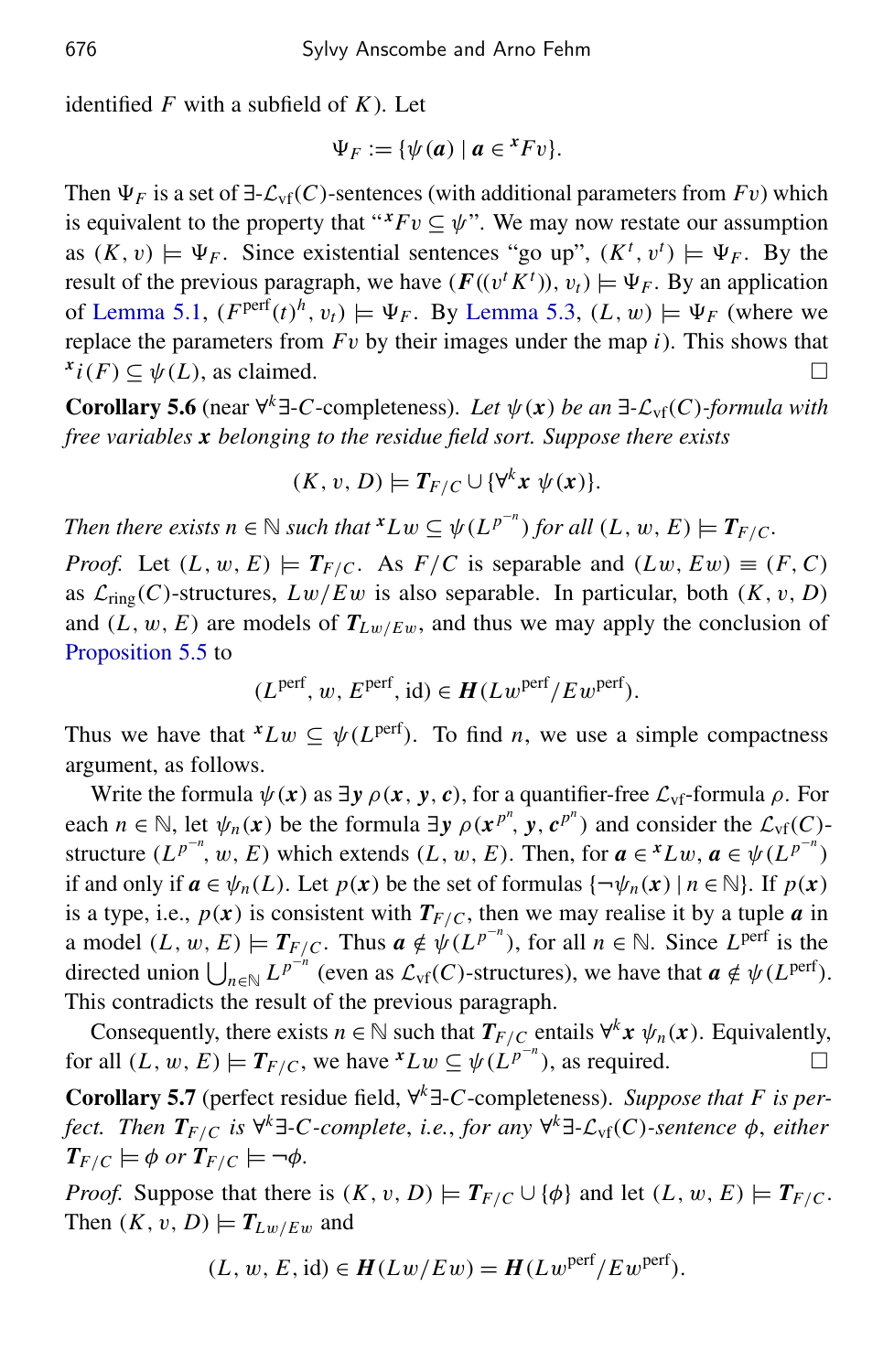We write  $\phi = \forall^k x \ \psi(x)$  for some  $\exists \mathcal{L}_{\text{vf}}(C)$ -formula  $\psi(x)$  with free variables x belonging to the residue field sort. Then  $(K, v, D) \models \phi$  means that  $^xKv \subseteq \psi(K)$ . Applying [Proposition 5.5,](#page-10-0) we have that  ${}^xLw \subseteq \psi(L)$ . Thus  $(L, w, E) \models \phi$ . This shows that  $T_{F/C} \models \phi$ , as required.

Remark 5.8. We do not know whether the assumption that *F* is perfect is necessary in [Corollary 5.7.](#page-12-0) However, note that [Corollary 5.7](#page-12-0) cannot be extended from ∀ *<sup>k</sup>*∃ sentences to arbitrary ∀∃-sentences (even without parameters and with only one universal quantifier). For example, the sentence

$$
\forall x \exists y \ (v(x) = v(y^2))
$$

expresses 2-divisibility of the value group, so is satisfied in  $F((\mathbb{Q}))$  but not in  $F((t))$ .

On the other hand, one could generalise [Corollary 5.7](#page-12-0) by slightly adapting the proof to allow also sentences with more general quantifiers over the residue field, namely  $Q^k$ ∃- $\mathcal{L}_{\text{vf}}(C)$ -sentences, i.e., sentences of the form

$$
\exists^{k} x_1 \forall^{k} y_1 \ldots \exists^{k} x_n \forall^{k} y_n \psi(x_1, y_1, \ldots, x_n, y_n)
$$

with  $\psi$  ( $x_1, y_1, \ldots, x_n, y_n$ ) an  $\exists$ - $\mathcal{L}_{\text{vf}}(C)$ -formula.

#### 6. The existential theory

We now restrict the machinery of the previous section to existential sentences and prove [Theorem 1.1](#page-2-0) from the introduction. We fix a field *F*, let *C* be the prime field of *F*, and write  $T_F = T_{F/C}$ ,  $H(F) = H(F/C)$ .

<span id="page-13-0"></span>**Lemma 6.1.**  $T_F$  is  $\exists$ -complete, i.e., for any  $\exists$ - $\mathcal{L}_{\text{vf}}$ -sentence  $\phi$ , either  $T_F \models \phi$  or  $T_F \models \neg \phi$ .

*Proof.* Suppose that  $T_F \cup {\phi}$  is consistent. Thus there exists  $(K, v) \models T_F \cup {\phi}$ . Simply viewing  $\phi$  as an  $\forall^k \exists$ -formula  $\forall^k x \psi(x)$  with  $\psi(x) = \phi$ , we have that  $Kv \subseteq \psi(K)$ . By [Corollary 5.6](#page-12-1) there exists  $n \in \mathbb{N}$  such that, for every  $(L, w) \models T_F$ ,  $Lw \subseteq \psi(L^{p^{-n}})$ . In particular,  $\psi(L^{p^{-n}})$  is nonempty. Since no parameters appear in  $\psi$ , we may apply the *n*-th power of the Frobenius map to get that  $\psi(L)$  is nonempty, for every  $(L, w) \models T_F$ . Viewing  $\phi$  as an  $\exists$ -sentence again, we have that  $(L, w) \models \phi$ . Thus  $T_F \models \phi$ , as required.

For the proof of [Theorem 1.1](#page-2-0) it remains to show that  $T_F^1$  already entails those existential and universal sentences which are entailed by *T<sup>F</sup>* .

**Definition 6.2.** We define two subtheories of  $T_F^1$ . Let  $T_F^{\exists}$  $\mathcal{L}_{\text{F}}$  be the  $\mathcal{L}_{\text{vf}}$ -theory consisting of the following axioms (expressed informally about a structure  $(K, v)$ ):

- $(1)$   $(K, v)$  is an equicharacteristic henselian nontrivially valued field and
- (2) *Kv* is a model of the existential  $\mathcal{L}_{ring}$ -theory of *F*.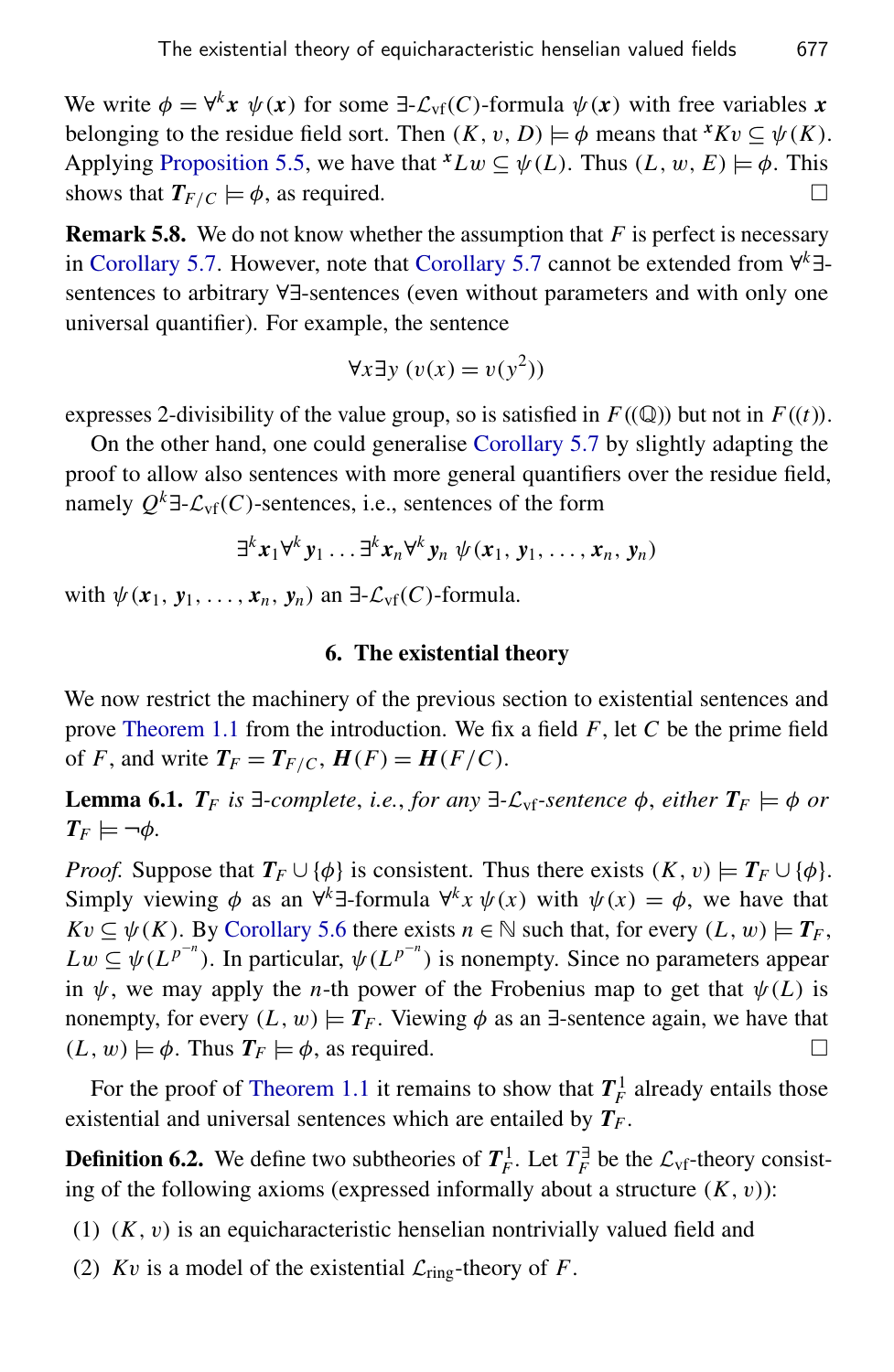Let  $T_F^{\forall}$  $\mathcal{L}_{\text{F}}$  be the  $\mathcal{L}_{\text{vf}}$ -theory consisting of the following axioms (again expressed informally):

- $(1)$   $(K, v)$  is an equicharacteristic henselian nontrivially valued field and
- (2) *Kv* is a model of the universal  $\mathcal{L}_{ring}$ -theory of *F*.

Note that  $T_F^1 \equiv T_F^{\exists} \cup T_F^{\forall}$ *F* .

<span id="page-14-1"></span>**Lemma 6.3.** Let  $\phi$  be an existential  $\mathcal{L}_{\text{vf}}$ -sentence. If  $T_F \models \phi$  then  $T_F^{\exists} \models \phi$ .

*Proof.* Let  $(K, v) \models T_F^{\exists}$  $F_F^{\exists}$ . Then *Kv* is a model of Th<sub>∃</sub>(*F*); equivalently the theory of *K*v is consistent with the atomic diagram of *F*. Thus there is an elementary extension  $(K, v) \le (K^*, v^*)$  with an embedding  $\sigma : F \to K^*v^*$ , cf. [\[Marker 2002,](#page-19-14) Lemma 2.3.3]. Note that  $(K^*, v^*, \sigma) \in H(F)$  and that  $(F(t)^h, v_t) \models T_F$ , hence  $(F(t)^h, v_t) \models \phi$ . Therefore, [Lemma 5.3](#page-8-0) implies that  $(K^*, v^*) \models \phi$ ; thus  $(K, v) \models \phi$ . This shows that  $T_F^{\exists}$ *F*  $\models \phi.$ 

<span id="page-14-2"></span>**Lemma 6.4.** *Let*  $\phi$  *be a universal*  $\mathcal{L}_{\text{vf}}$ -sentence. If  $T_F \models \phi$  then  $T_F^{\forall} \models \phi$ .

*Proof.* Let  $(K, v) \models T_F^{\forall}$ *F*. Then  $Kv \models Th_\forall(F)$ . There exists  $F' \equiv F$  with an embedding  $\sigma: Kv \to F'$  (see [\[Marker 2002,](#page-19-14) Exercise 2.5.10]). Using [Lemma 2.1,](#page-3-1) we may choose an equicharacteristic nontrivially valued field  $(L, w)$  which extends  $(K, v)$  and is such that  $Lw$  is isomorphic to  $F'$ . In particular  $Lw \equiv F$ . Let  $(L, w)^h$ be the henselisation of  $(L, w)$ ; then we have  $(L, w)^h \models T_F$ , so  $(L, w)^h \models \phi$ . Since  $\phi$  is universal, we conclude that  $(K, v) \models \phi$ .

<span id="page-14-0"></span>**Theorem 6.5** (∃-completeness).  $T_F^1$  is ∃-complete, i.e., for any ∃- $\mathcal{L}_{\text{vf}}$ -sentence  $\phi$  $\ell$ *either*  $T_F^1 \models \phi$  *or*  $T_F^1 \models \neg \phi$ *.* 

*Proof.* Let  $\phi$  be an existential  $\mathcal{L}_{\text{vf}}$ -sentence. By [Lemma 6.1,](#page-13-0) either  $T_F \models \phi$  or  $T_F \models \neg \phi$ . In the first case we apply [Lemma 6.3](#page-14-1) and find that  $T_F^{\exists}$  $E_F^{\exists} \models \phi$ ; in the second case we apply [Lemma 6.4](#page-14-2) and find that  $T_F^{\forall}$  $T_F^{\forall} \models \neg \phi$ . Since  $T_F^1 \equiv T_F^{\exists} \cup T_F^{\forall}$  $\int_F^{\forall}$ , in either case  $T_F^1$  "decides"  $\phi$ , and we are done.

**Remark 6.6.** Let  $\chi(x)$  be an existential  $\mathcal{L}_{ring}$ -formula with one free variable. In [\[Anscombe and Fehm 2016\]](#page-18-0), we apply [Theorem 6.5](#page-14-0) to the following ∃- or ∀-Lvfsentences:

- (1)  $\forall x$  ( $\chi(x) \rightarrow v(x) > 0$ ),
- (2)  $\forall x$  ( $\chi(x) \rightarrow v(x) > 0$ ), and
- (3)  $\exists x \ (v(x) > 0 \land x \neq 0 \land \chi(x)).$

We also apply [Corollary 5.6](#page-12-1) to the ∀<sup>k</sup>∃- $\mathcal{L}_{\text{vf}}$ -sentence

(4)  $\forall^k x \exists y$  (res(y) =  $x \wedge \chi(y)$ ).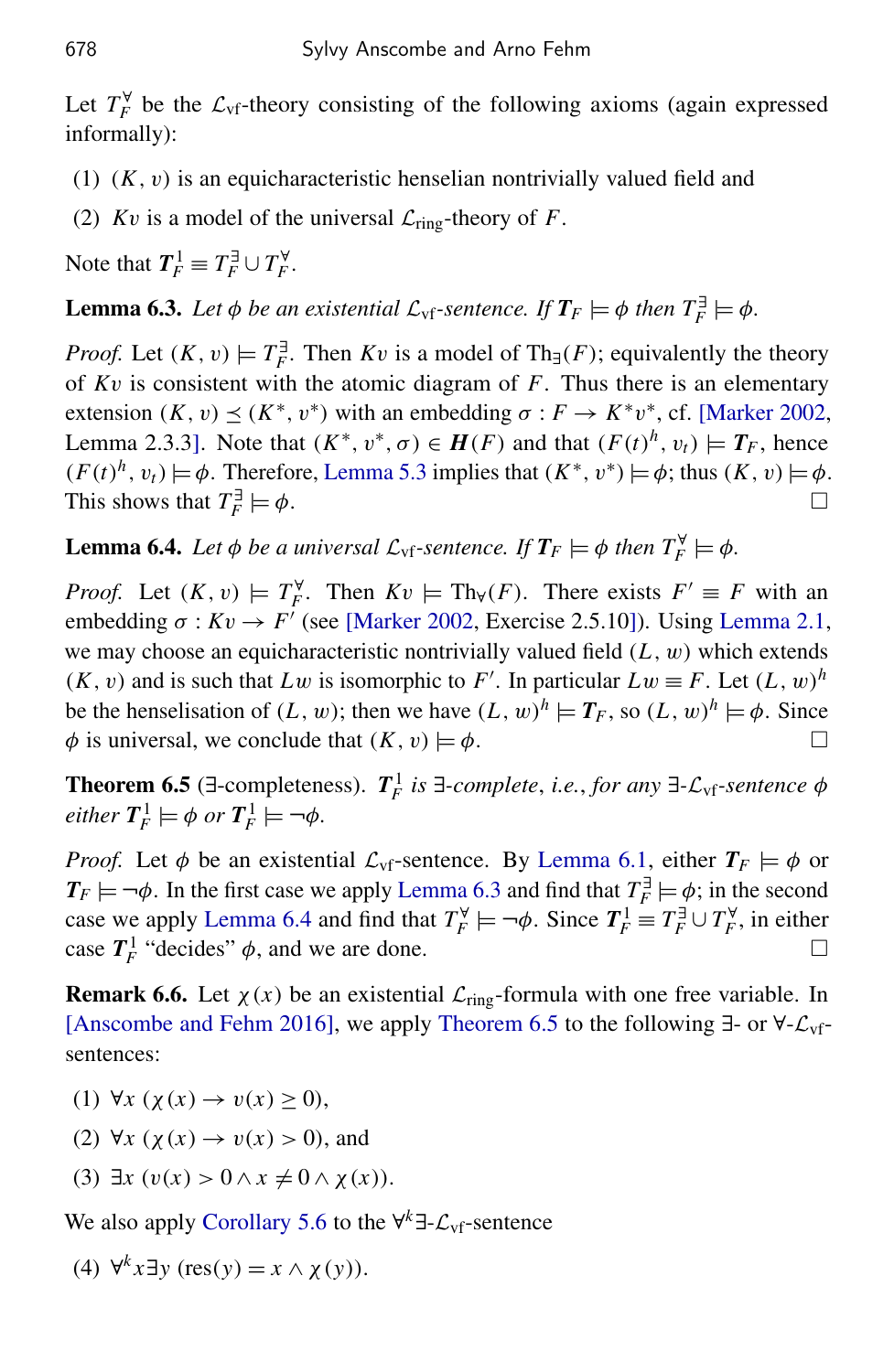### 7. An "existential AKE principle" and existential decidability

<span id="page-15-1"></span>[Theorem 6.5](#page-14-0) shows that the existential (respectively, universal) theory of an equicharacteristic henselian nontrivially valued field depends only on the existential (respectively, universal) theory of its residue field. We formulate this in the following "existential AKE principle".

<span id="page-15-3"></span>Theorem 7.1. *Let* (*K*, v) *and* (*L*, w) *be equicharacteristic henselian nontrivially valued fields. Then*

 $(K, v) \models Th_{\exists}(L, w)$  *if and only if*  $Kv \models Th_{\exists}(Lw)$ .

*Proof.* ( $\Rightarrow$ ): Note that the maximal ideal is defined by the quantifier-free formula  $v(x) > 0$ . Therefore any existential statement about the residue field can be translated into an existential statement about the valued field.

(∈): If  $Kv$   $\models$  Th<sub>∃</sub>(*Lw*) then  $(K, v) \models T^{\exists}_{L}$  $L^{\text{d}}_{\text{L}w}$ . By [Lemma 6.1,](#page-13-0)  $T_{\text{L}w}$  entails the existential theory of  $(L, w)$ , and by [Lemma 6.3,](#page-14-1)  $T_L^{\exists}$  $L^{\text{d}}$  entails the existential consequences of  $T_{Lw}$ . Combining these two statements, we have that  $T_L^{\exists}$  $L^{\text{I}}$  entails the existential theory of  $(L, w)$ . Thus  $(K, v)$  models the existential theory of  $(L, w)$ .  $\square$ 

<span id="page-15-0"></span>Corollary 7.2. *Let* (*K*, v) *and* (*L*, w) *be equicharacteristic henselian nontrivially valued fields. Then*

$$
Th_{\exists}(K, v) = Th_{\exists}(L, w) \quad \text{if and only if} \quad Th_{\exists}(Kv) = Th_{\exists}(Lw).
$$

*Proof.* This follows from [Theorem 7.1,](#page-15-3) since  $\text{Th}_{\exists}(K, v) = \text{Th}_{\exists}(L, w)$  if and only if both  $(K, v) \models Th_{\exists}(L, w)$  and  $(L, w) \models Th_{\exists}(K, v)$ , and  $Th_{\exists}(Kv) = Th_{\exists}(Lw)$  if and only if both  $Kv \models Th_{\exists}(Lw)$  and  $Lw \models Th_{\exists}(Kv)$ .

Note that [Corollary 7.2](#page-15-0) is in fact simply a reformulation of [Theorem 6.5.](#page-14-0) Note moreover that, by the usual duality between existential and universal sentences, the same principle holds with "∃" replaced by "∀".

<span id="page-15-2"></span>**Remark 7.3.** The reader has probably noticed that as opposed to the usual AKE principles, the value group does not occur here. However, since the existential theory of a valued field determines the existential theory of its value group, [Corollary 7.2](#page-15-0) could also be phrased as

 $\text{Th}_{\exists}(K, v) = \text{Th}_{\exists}(L, w)$  if and only if

$$
Th_{\exists}(Kv) = Th_{\exists}(Lw) \text{ and } Th_{\exists}(vK) = Th_{\exists}(wL).
$$

In fact, all nontrivial ordered abelian groups have the same existential theory (which follows immediately from the completeness of the theory of divisible ordered abelian groups; see also [\[Gurevich and Kokorin 1963\]](#page-19-15)). In residue characteristic zero, this special form of the existential AKE principle was known before; see, e.g., [\[Koenigsmann 2014,](#page-19-16) p. 192].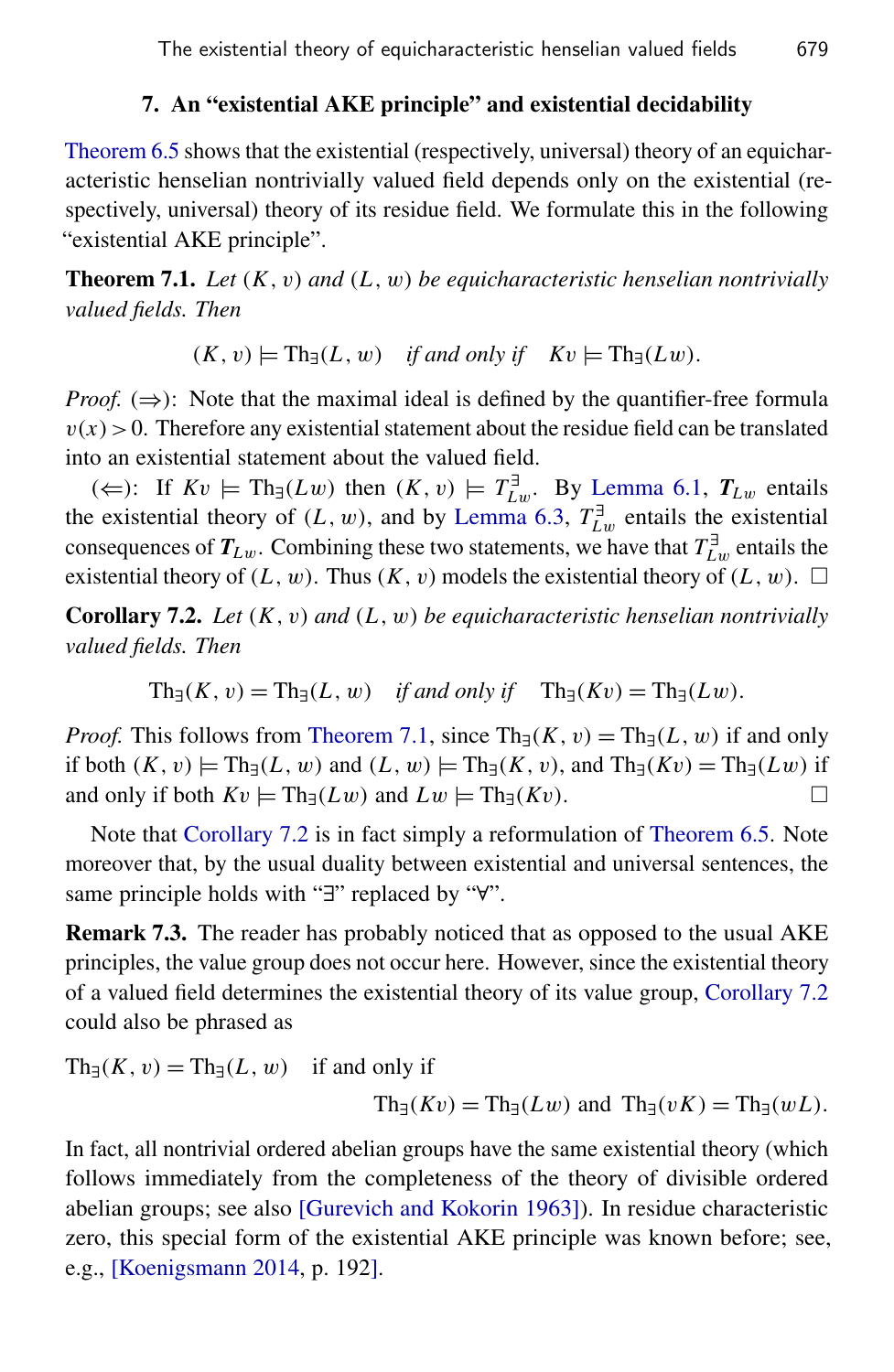<span id="page-16-1"></span>Remark 7.4. In mixed characteristic the situation is very different. Fix a prime  $p$  and let  $(K, v)$  and  $(L, w)$  be henselian nontrivially valued fields. Just as in [Remark 7.3,](#page-15-2) the existential theory of a valued field determines the existential theory of the residue field and the value group, i.e.,

$$
\operatorname{Th}_{\exists}(K, v) = \operatorname{Th}_{\exists}(L, w) \implies \operatorname{Th}_{\exists}(Kv) = \operatorname{Th}_{\exists}(Lw) \text{ and } \operatorname{Th}_{\exists}(vK) = \operatorname{Th}_{\exists}(wL).
$$

However, in mixed characteristic the converse fails. For example, consider the valued fields  $(K, v) = (\mathbb{Q}_p, v_p)$  and  $(L, w) = (\mathbb{Q}_p(\sqrt{p}), v_p)$ . Both residue fields *Kv* and *Lw* are equal to  $\mathbb{F}_p$  and both value groups are isomorphic to  $\mathbb{Z}$ , but the existential theories of  $(K, v)$  and  $(L, w)$  are not equal since  $\mathbb{Q}_p$  does not contain a square-root of *p*. In particular, both [Theorem 6.5](#page-14-0) and [Corollary 7.2](#page-15-0) fail if we replace "equicharacteristic" by "mixed characteristic".

One feature of mixed characteristic is that the existential theory of  $(K, v)$  determines the existential theory of  $(vK, vp)$ , which is the ordered abelian group  $vK$ together with the distinguished nonzero element  $vp$ . Therefore, if  $(K, v)$  and  $(L, w)$ are both of characteristic zero and residue characteristic *p*, we have the implication

$$
\mathrm{Th}_{\exists}(K, v) = \mathrm{Th}_{\exists}(L, w) \implies
$$
  
\n
$$
\mathrm{Th}_{\exists}(Kv) = \mathrm{Th}_{\exists}(Lw) \text{ and } \mathrm{Th}_{\exists}(vK, vp) = \mathrm{Th}_{\exists}(wL, wp).
$$
 (\*)

Note that not all ordered abelian groups with a distinguished nonzero element have the same existential theory. For example, Th<sub>∃</sub>( $\mathbb{Z}$ , 1)  $\neq$  Th<sub>∃</sub>( $\mathbb{Z}$ , 2). Nevertheless, we claim that the implication  $(*)$  is not invertible. To prove this claim we need a new counterexample because  $v_p p$  is minimal positive in  $v_p \mathbb{Q}_p$  but  $v_p p = 2v_p \sqrt{p}$  in  $v_p \mathbb{Q}_p(\sqrt{p})$ , and so

<span id="page-16-2"></span>
$$
\mathrm{Th}_{\exists}(v_{p}\mathbb{Q}_{p},v_{p}p)=\mathrm{Th}_{\exists}(\mathbb{Z},1)\neq\mathrm{Th}_{\exists}(\mathbb{Z},2)=\mathrm{Th}_{\exists}(v_{p}\mathbb{Q}_{p}(\sqrt{p}),v_{p}p).
$$

Instead, we cite the example of two valued fields  $(L_1, v)$  and  $(F_1, v)$  which were constructed in [\[Anscombe and Kuhlmann 2016,](#page-19-17) Theorem 1.5]. Both are tame and algebraic extensions of  $(\mathbb{Q}, v_p)$ , both residue fields  $L_1v$  and  $F_1v$  are equal to  $\mathbb{F}_p$ , and both value groups  $vL_1$  and  $vF_1$  are equal to the *p*-divisible hull of  $\frac{1}{p-1}(v_p p)\mathbb{Z}$ . Nevertheless  $(L_1, v) \neq (F_1, v)$ . In fact, since  $L_1$  and  $F_1$  are algebraic, we have that  $\text{Th}_{\exists}(L_1, v) \neq \text{Th}_{\exists}(F_1, v)$ . This example shows that the converse to (\*) does not hold, even under the additional hypothesis that  $(K, v)$  and  $(L, w)$  are tame.

Next we deduce [Corollary 1.3](#page-2-1) from [Theorem 6.5.](#page-14-0)

<span id="page-16-0"></span>Corollary 7.5. *Let* (*K*, v) *be an equicharacteristic henselian valued field. The following are equivalent.*

- (1) Th∃(*K*v) *is decidable.*
- (2)  $\text{Th}_{\exists}(K, v)$  *is decidable.*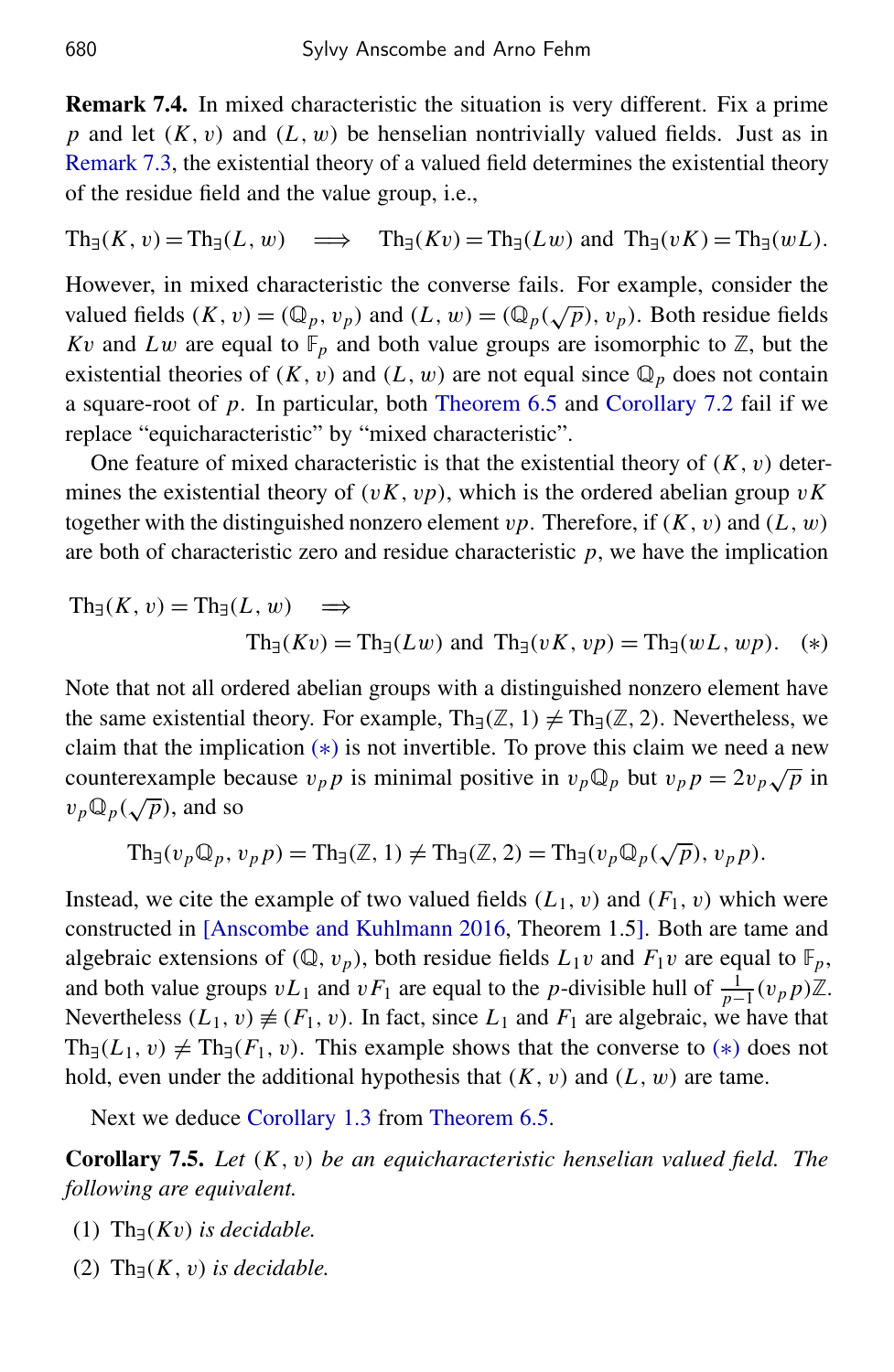*Proof.* 2  $\Rightarrow$  1: As before, residue fields are interpreted in valued fields in such a way that existential statements about  $Kv$  remain existential statements about  $(K, v)$ . Therefore, if (*K*, v) is ∃-decidable, then *K*v is ∃-decidable.

1  $\Rightarrow$  2: Write *F* := *Kv* and suppose that *F* is ∃-decidable. If *v* is trivial, then  $(K, v) = (F, v)$  is also ∃-decidable, so suppose that v is nontrivial. We may recursively enumerate the existential and universal theory  $R_F^1$  of *F*, so  $T_F^1$  is effectively axiomatisable. By [Theorem 6.5,](#page-14-0)  $T_F^1$  is an  $\exists$ -complete subtheory of Th(*K*, *v*). Thus we may decide the truth of existential (and universal) sentences in (*K*, v).

<span id="page-17-1"></span>Remark 7.6. If we replace "equicharacteristic" by "mixed characteristic" then the statement of [Corollary 7.5](#page-16-0) is no longer true. To see this, let *P* be an undecidable set of primes, let *K* be the extension of  $\mathbb{Q}_p$  generated by a family of *l*-th roots of *p*, for *l* ∈ *P*, and let *v* be the unique extension of  $v_p$  to *K*. Then  $Kv = \mathbb{F}_p$ , so Th<sub>∃</sub>(*Kv*) is decidable, but Th<sub>∃</sub>(*vK*, *vp*) is undecidable, hence so is Th<sub>∃</sub>(*K*, *v*). At present, we do not know of an example of a mixed characteristic henselian valued field (*K*, v) for which Th<sub>∃</sub>(*Kv*) and Th<sub>∃</sub>(*vK*, *vp*) are decidable but Th<sub>∃</sub>(*K*, *v*) is undecidable.

Let  $\mathcal{L}_{\text{vf}}(t)$  be the language of valued fields with an additional parameter *t*, and let *q* be a prime power. In [\[Denef and Schoutens 2003\]](#page-19-3), it is shown that resolution of singularities in characteristic p would imply that the existential  $\mathcal{L}_{\text{vf}}(t)$ -theory of  $\mathbb{F}_q((t))$  is decidable. Using our methods we can prove the following weaker but unconditional result.

<span id="page-17-0"></span>**Corollary 7.7.** *The existential theory of*  $\mathbb{F}_q((t))$  *in the language of valued fields is decidable.*

*First proof.* We can apply [Corollary 7.5,](#page-16-0) noting that  $Th_{\exists}(\mathbb{F}_q)$  is decidable.  $\square$ 

For the sake of interest, we present a more direct proof of this special case. However, note that this "second proof" uses the decidability of  $\mathbb{F}_q$ , while the "first" proof" used only the decidability of the *existential* theory of  $\mathbb{F}_q$ .

*Second proof.* As an equicharacteristic tame field [\(Proposition 4.6\)](#page-6-2) with decidable residue field and value group,  $(\mathbb{F}_q((t)))^{\mathbb{Q}}, v_t)$  is decidable, by [\[Kuhlmann 2014,](#page-19-2) Theorem 7.7(a)]. Since  $(\mathbb{F}_q((t))^{\mathbb{Q}}, v_t)$  is the directed union of structures isomorphic to ( $\mathbb{F}_q((t))$ ,  $v_t$ ) [\(Corollary 4.3\)](#page-6-3), in fact ( $\mathbb{F}_q((t))$ ,  $v_t$ ) and ( $\mathbb{F}_q((t))^\mathbb{Q}$ ,  $v_t$ ) have the same  $\exists$ - $\mathcal{L}_{\text{vf}}$ -theory. Thus, to decide the existential  $\mathcal{L}_{\text{vf}}$ -theory of ( $\mathbb{F}_q((t))$ ,  $v_t$ ), it suffices to apply the decision procedure for the  $\mathcal{L}_{\text{vf}}$ -theory of  $(\mathbb{F}_q((t))^{\mathbb{Q}}, v_t)$ .

Remark 7.8. Since [Corollary 7.7](#page-17-0) shows decidability of the existential theory of  $\mathbb{F}_q((t))$  in the language of *valued* fields  $\mathcal{L}_{\text{vf}}$ , in which the valuation ring is definable by a quantifier-free formula, we also get decidability of the existential theory of the *ring*  $\mathbb{F}_q[[t]]$ . It might however be interesting to point out that it was proven only recently that already decidability of the existential theory of  $\mathbb{F}_q((t))$  in the language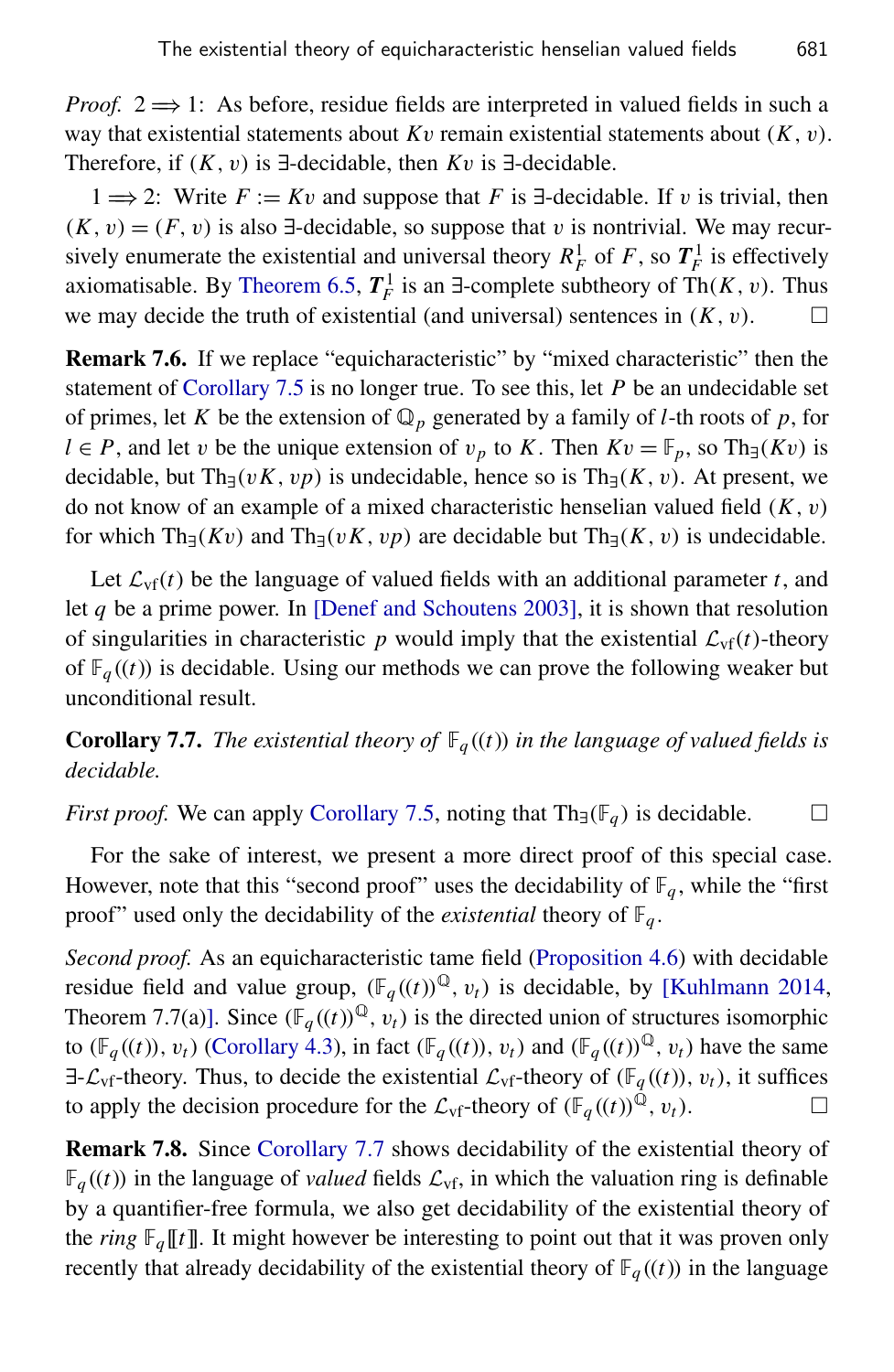of *rings* would imply decidability of the existential theory of the ring  $\mathbb{F}_q[[t]]$ ; see [\[Anscombe and Koenigsmann 2014,](#page-19-4) Corollary 3.4].

**Remark 7.9.** The  $\exists$ - $\mathcal{L}_{\text{vf}}(t)$ -theory of ( $\mathbb{F}_q((t))$ ,  $v_t$ ) is equivalent to the  $\forall_{1}^{K} \exists$ - $\mathcal{L}_{\text{vf}}$ theory of  $(\mathbb{F}_q((t)), v_t)$ . This "equivalence" is meant in the sense that there is a truthpreserving effective translation between ∃-Lvf(*t*)-sentences and ∀∃-Lvf-sentences which have only one universal quantifier ranging over the valued field sort (and arbitrary existential quantifiers). In this argument we make repeated use of the fact that, for all  $a \in \mathbb{F}_q((t))$  with  $v_t(a) > 0$  and  $a \neq 0$ , there is an  $\mathcal{L}_{\text{vf}}$ -embedding  $\mathbb{F}_q((t)) \to \mathbb{F}_q((t))$  which sends  $t \mapsto a$ .

Let  $\phi(t)$  be an existential  $\mathcal{L}_{\text{vf}}(t)$ -sentence. We claim that  $\phi(t)$  is equivalent to the  $\forall_{1}^{K} \exists \text{-} \mathcal{L}_{\text{vf}}\text{-sentence}$ 

$$
\forall u ((v(u) > 0 \land u \neq 0) \to \phi(u)).
$$

This follows from the fact about embeddings stated above.

On the other hand, let  $\psi(x)$  be an  $\exists$ - $\mathcal{L}_{\text{vf}}$ -formula in one free variable x in the valued field sort and consider the  $\exists \mathcal{L}_{\text{vf}}(t)$ -sentence  $\chi$  which is defined to be

$$
\exists y \exists z_0 \ldots \exists z_{q-1} \left( yt = 1 \land \psi(y) \land \bigwedge_j z_j^q = z_j \land \bigwedge_{i \neq j} z_i \neq z_j \land \bigwedge_j \psi(z_j + t) \land \bigwedge_j \psi(z_j) \right).
$$

Written more informally, the sentence  $\chi$  expresses that

$$
\psi(t^{-1}) \wedge \bigwedge_{z \in \mathbb{F}_q} (\psi(z+t) \wedge \psi(z)).
$$

We claim that  $\forall x \psi(x)$  and  $\chi$  are equivalent. First suppose that  $\mathbb{F}_q((t)) \models \forall x \psi(x)$ . By choosing  $(z_j)$  to be an enumeration of  $\mathbb{F}_q$ , we immediately have that  $\mathbb{F}_q((t)) \models \chi$ .

In the other direction, suppose that  $\mathbb{F}_q((t)) \models \chi$  and let  $a \in \mathbb{F}_q((t))$ . If  $v_t(a) < 0$ then consider the embedding which sends  $t \mapsto a^{-1}$ . Since  $\psi(t^{-1})$  holds, applying the embedding shows that  $\psi(a)$  also holds. On the other hand suppose that  $v_t(a) \ge 0$ . If  $a \in \mathbb{F}_q$  then  $\chi$  already entails that  $\psi(a)$ . Now suppose that  $a \notin \mathbb{F}_q$  and let *z* be the residue of *a*. Consider the embedding which sends  $t \mapsto a - z$  (note that  $a - z \neq 0$ ). Since  $\psi(z+t)$  holds, applying the embedding shows that  $\psi(a)$  also holds. This completes the proof that  $\mathbb{F}_q((t)) \models \forall x \ \psi(x)$ .

#### Acknowledgements

The authors would like to thank Immanuel Halupczok, Ehud Hrushovski, Jochen Koenigsmann, Dugald Macpherson, and Alexander Prestel for helpful discussions and encouragement.

#### References

<span id="page-18-0"></span><sup>[</sup>Anscombe and Fehm 2016] S. Anscombe and A. Fehm, "Characterizing diophantine henselian valuation rings and valuation ideals", preprint, 2016. [arXiv](http://msp.org/idx/arx/1602.01233)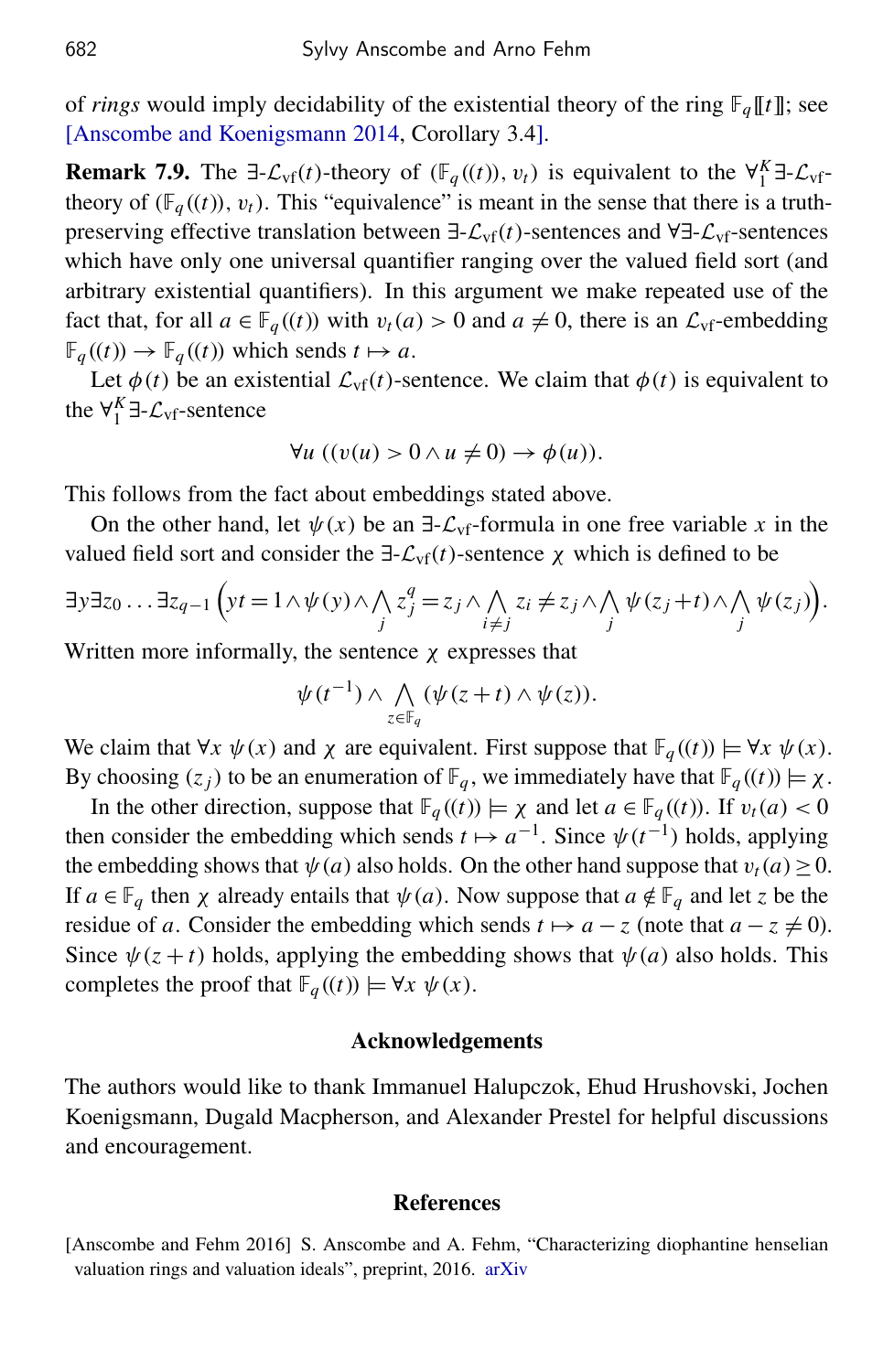- <span id="page-19-4"></span>[Anscombe and Koenigsmann 2014] W. Anscombe and J. Koenigsmann, ["An existential](http://dx.doi.org/10.1017/jsl.2014.27) ∅-definition [of](http://dx.doi.org/10.1017/jsl.2014.27) F*<sup>q</sup>* [[*t*]] in F*<sup>q</sup>* ((*t*))", *J. Symb. Log.* 79:4 (2014), 1336–1343. [MR](http://msp.org/idx/mr/3343541) [Zbl](http://msp.org/idx/zbl/06412783)
- <span id="page-19-17"></span>[Anscombe and Kuhlmann 2016] S. Anscombe and F.-V. Kuhlmann, ["Notes on extremal and tame](http://math.usask.ca/~fvk/EXTRNOT.pdf) [valued fields",](http://math.usask.ca/~fvk/EXTRNOT.pdf) 2016, http://math.usask.ca/~fvk/EXTRNOT.pdf. To appear in *J. Sym. Logic*.
- <span id="page-19-5"></span>[Cluckers et al. 2013] R. Cluckers, J. Derakhshan, E. Leenknegt, and A. Macintyre, ["Uniformly](http://dx.doi.org/10.1016/j.apal.2013.06.010) [defining valuation rings in Henselian valued fields with finite or pseudo-finite residue fields",](http://dx.doi.org/10.1016/j.apal.2013.06.010) *Ann. Pure Appl. Logic* 164:12 (2013), 1236–1246. [MR](http://msp.org/idx/mr/3093389) [Zbl](http://msp.org/idx/zbl/06476481)
- <span id="page-19-3"></span>[Denef and Schoutens 2003] J. Denef and H. Schoutens, "On the decidability of the existential theory of F*p*[[*t*]]", pp. 43–60 in *Valuation theory and its applications* (Saskatoon, 1999), vol. II, edited by F.-V. Kuhlmann et al., Fields Inst. Commun. 33, Amer. Math. Soc., Providence, RI, 2003. [MR](http://msp.org/idx/mr/2018551) [Zbl](http://msp.org/idx/zbl/1046.12006)
- <span id="page-19-12"></span>[Efrat 2006] I. Efrat, *[Valuations, orderings, and Milnor](http://dx.doi.org/10.1090/surv/124) K-theory*, Mathematical Surveys and Monographs 124, Amer. Math. Soc., Providence, RI, 2006. [MR](http://msp.org/idx/mr/2215492) [Zbl](http://msp.org/idx/zbl/1103.12002)
- <span id="page-19-8"></span>[Engler and Prestel 2005] A. J. Engler and A. Prestel, *[Valued fields](http://dx.doi.org/10.1007/3-540-30035-X)*, Springer, Berlin, 2005. [MR](http://msp.org/idx/mr/2183496) [Zbl](http://msp.org/idx/zbl/1128.12009)
- <span id="page-19-6"></span>[Fehm 2015] A. Fehm, "Existential ∅[-definability of Henselian valuation rings",](http://dx.doi.org/10.1017/jsl.2014.13) *J. Symb. Log.* 80:1 (2015), 301–307. [MR](http://msp.org/idx/mr/3320595) [Zbl](http://msp.org/idx/zbl/06437564)
- <span id="page-19-15"></span>[Gurevich and Kokorin 1963] Y. S. Gurevich and A. I. Kokorin, "Universal equivalence of ordered Abelian groups", *Algebra i Logika Sem.* 2:1 (1963), 37–39. In Russian. [MR](http://msp.org/idx/mr/0155753)
- <span id="page-19-16"></span>[Koenigsmann 2014] J. Koenigsmann, ["Undecidability in number theory",](http://dx.doi.org/10.1007/978-3-642-54936-6_5) pp. 159–195 in *Model theory in algebra, analysis and arithmetic*, edited by H. D. Macpherson and C. Toffalori, Lecture Notes in Math. 2111, Springer, Heidelberg, 2014. [MR](http://msp.org/idx/mr/3330199) [Zbl](http://msp.org/idx/zbl/06447421)
- <span id="page-19-1"></span>[Kuhlmann 2001] F.-V. Kuhlmann, ["Elementary properties of power series fields over finite fields",](http://dx.doi.org/10.2307/2695043) *J. Symbolic Logic* 66:2 (2001), 771–791. [MR](http://msp.org/idx/mr/1833477) [Zbl](http://msp.org/idx/zbl/0992.03046)
- <span id="page-19-9"></span>[Kuhlmann 2004] F.-V. Kuhlmann, ["Value groups, residue fields, and bad places of rational function](http://dx.doi.org/10.1090/S0002-9947-04-03463-4) [fields",](http://dx.doi.org/10.1090/S0002-9947-04-03463-4) *Trans. Amer. Math. Soc.* 356:11 (2004), 4559–4600. [MR](http://msp.org/idx/mr/2067134) [Zbl](http://msp.org/idx/zbl/1122.12005)
- <span id="page-19-10"></span>[Kuhlmann 2011] F.-V. Kuhlmann, ["Valuation theory",](http://math.usask.ca/~fvk/Fvkbook.htm) book in progress, 2011, http://math.usask.ca/ ~fvk/Fvkbook.htm.
- <span id="page-19-2"></span>[Kuhlmann 2014] F.-V. Kuhlmann, ["The algebra and model theory of tame valued fields",](http://dx.doi.org/10.1515/crelle-2014-0029) *J. Reine Angew. Math.* (online publication May 2014).
- <span id="page-19-11"></span>[Kuhlmann et al. 1986] F.-V. Kuhlmann, M. Pank, and P. Roquette, ["Immediate and purely wild](http://dx.doi.org/10.1007/BF01168612) [extensions of valued fields",](http://dx.doi.org/10.1007/BF01168612) *Manuscripta Math.* 55:1 (1986), 39–67. [MR](http://msp.org/idx/mr/828410) [Zbl](http://msp.org/idx/zbl/0593.12018)
- <span id="page-19-14"></span>[Marker 2002] D. Marker, *[Model theory: an introduction](http://dx.doi.org/10.1007/b98860)*, Graduate Texts in Mathematics 217, Springer, New York, 2002. [MR](http://msp.org/idx/mr/1924282) [Zbl](http://msp.org/idx/zbl/1003.03034)
- <span id="page-19-7"></span>[Prestel 2015] A. Prestel, ["Definable Henselian valuation rings",](http://dx.doi.org/10.1017/jsl.2014.52) *J. Symb. Log.* 80:4 (2015), 1260– 1267. [MR](http://msp.org/idx/mr/3436367) [Zbl](http://msp.org/idx/zbl/06559650)
- <span id="page-19-0"></span>[Prestel and Delzell 2011] A. Prestel and C. N. Delzell, *[Mathematical logic and model theory: a](http://dx.doi.org/10.1007/978-1-4471-2176-3) [brief introduction](http://dx.doi.org/10.1007/978-1-4471-2176-3)*, Springer, London, 2011. [MR](http://msp.org/idx/mr/3025452) [Zbl](http://msp.org/idx/zbl/1241.03001)
- <span id="page-19-13"></span>[Serre 1979] J.-P. Serre, *Local fields*, Graduate Texts in Mathematics 67, Springer, New York, 1979. [MR](http://msp.org/idx/mr/554237) [Zbl](http://msp.org/idx/zbl/0423.12016)

Communicated by Jonathan Pila

| 1.2221122422222222         | $1101120$ and $22010$ and $1010$ and $1010$ and $1010$                                               |
|----------------------------|------------------------------------------------------------------------------------------------------|
| sanscombe@uclan.ac.uk      | Jeremiah Horrocks Institute, University of Central Lancashire,<br>Preston, PR1 2HE, United Kingdom   |
| arno.fehm@manchester.ac.uk | School of Mathematics, University of Manchester,<br>Oxford Road, Manchester, M13 9PL, United Kingdom |

Received 2015-09-18 Revised 2016-02-09 Accepted 2016-03-15

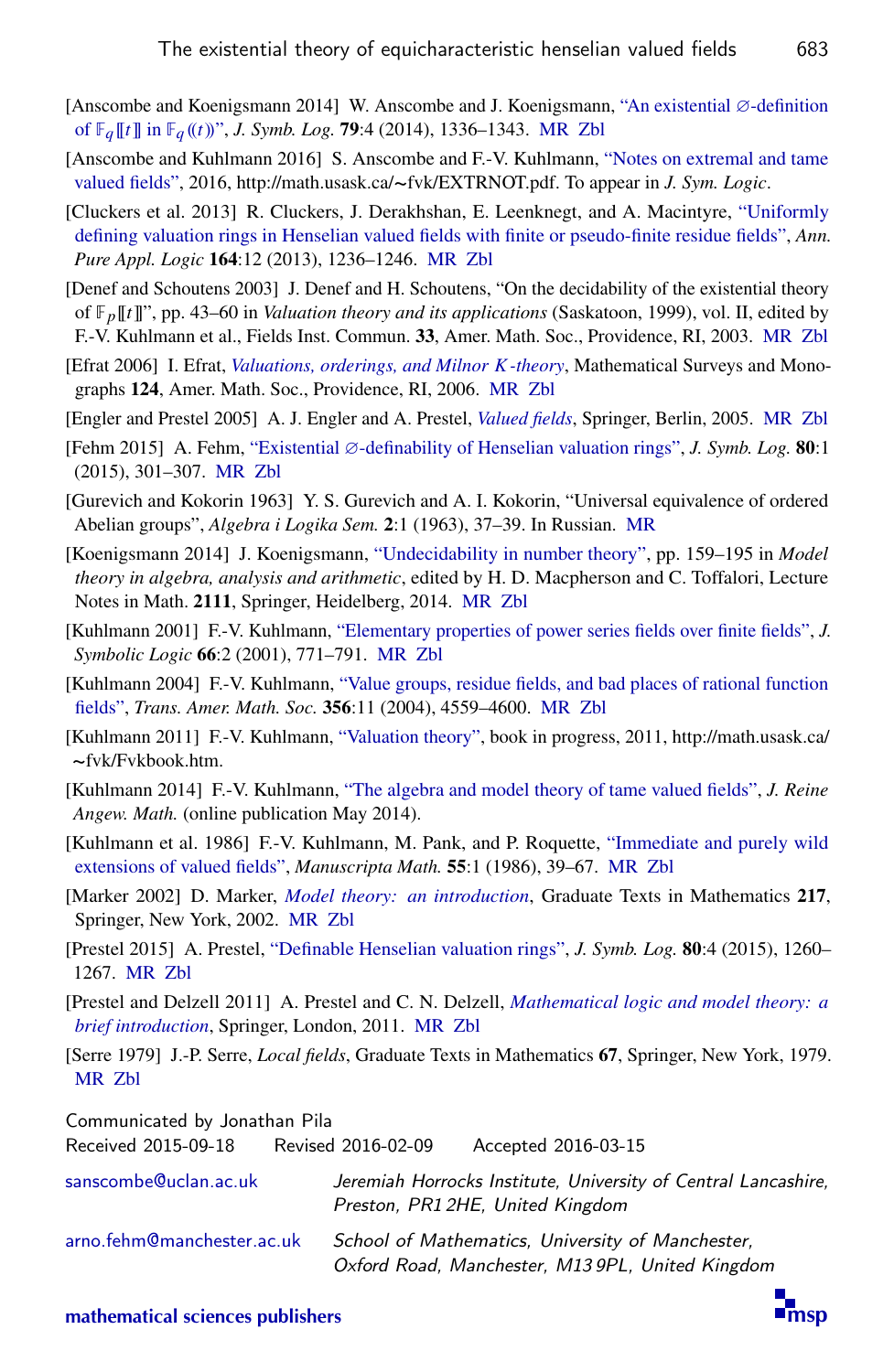# Algebra & Number Theory

[msp.org/ant](http://dx.doi.org/10.2140/ant)

#### **EDITORS**

MANAGING EDITOR

Bjorn Poonen Massachusetts Institute of Technology Cambridge, USA

EDITORIAL BOARD CHAIR

David Eisenbud University of California Berkeley, USA

#### BOARD OF EDITORS

| Georgia Benkart       | University of Wisconsin, Madison, USA    | <b>Susan Montgomery</b> | University of Southern California, USA   |
|-----------------------|------------------------------------------|-------------------------|------------------------------------------|
| Dave Benson           | University of Aberdeen, Scotland         | Shigefumi Mori          | RIMS, Kyoto University, Japan            |
| Richard E. Borcherds  | University of California, Berkeley, USA  | Raman Parimala          | Emory University, USA                    |
| John H. Coates        | University of Cambridge, UK              | Jonathan Pila           | University of Oxford, UK                 |
| J-L. Colliot-Thélène  | CNRS, Université Paris-Sud, France       | <b>Anand Pillay</b>     | University of Notre Dame, USA            |
| Brian D. Conrad       | Stanford University, USA                 | Victor Reiner           | University of Minnesota, USA             |
| Hélène Esnault        | Freie Universität Berlin, Germany        | Peter Sarnak            | Princeton University, USA                |
| Hubert Flenner        | Ruhr-Universität, Germany                | Joseph H. Silverman     | Brown University, USA                    |
| Sergey Fomin          | University of Michigan, USA              | Michael Singer          | North Carolina State University, USA     |
| <b>Edward Frenkel</b> | University of California, Berkeley, USA  | Vasudevan Srinivas      | Tata Inst. of Fund. Research, India      |
| Andrew Granville      | Université de Montréal, Canada           | J. Toby Stafford        | University of Michigan, USA              |
| Joseph Gubeladze      | San Francisco State University, USA      | Ravi Vakil              | Stanford University, USA                 |
| Roger Heath-Brown     | Oxford University, UK                    | Michel van den Bergh    | Hasselt University, Belgium              |
| Craig Huneke          | University of Virginia, USA              | Marie-France Vignéras   | Université Paris VII, France             |
| Kiran S. Kedlaya      | Univ. of California, San Diego, USA      | Kei-Ichi Watanabe       | Nihon University, Japan                  |
| János Kollár          | Princeton University, USA                | Efim Zelmanov           | University of California, San Diego, USA |
| Yuri Manin            | Northwestern University, USA             | Shou-Wu Zhang           | Princeton University, USA                |
| Philippe Michel       | École Polytechnique Fédérale de Lausanne |                         |                                          |

#### PRODUCTION

[production@msp.org](mailto:production@msp.org) Silvio Levy, Scientific Editor

|  |  |  |  |  |  | See inside back cover or msp.org/ant for submission instructions. |  |
|--|--|--|--|--|--|-------------------------------------------------------------------|--|
|  |  |  |  |  |  |                                                                   |  |

The subscription price for 2016 is US \$/year for the electronic version, and \$/year (+\$, if shipping outside the US) for print and electronic. Subscriptions, requests for back issues and changes of subscribers address should be sent to MSP.

Algebra & Number Theory (ISSN 1944-7833 electronic, 1937-0652 printed) at Mathematical Sciences Publishers, 798 Evans Hall #3840, c/o University of California, Berkeley, CA 94720-3840 is published continuously online. Periodical rate postage paid at Berkeley, CA 94704, and additional mailing offices.

ANT peer review and production are managed by EditFLOW<sup>®</sup> from MSP.

PUBLISHED BY

**n** [mathematical sciences publishers](http://msp.org/)

nonprofit scientific publishing

<http://msp.org/> © 2016 Mathematical Sciences Publishers